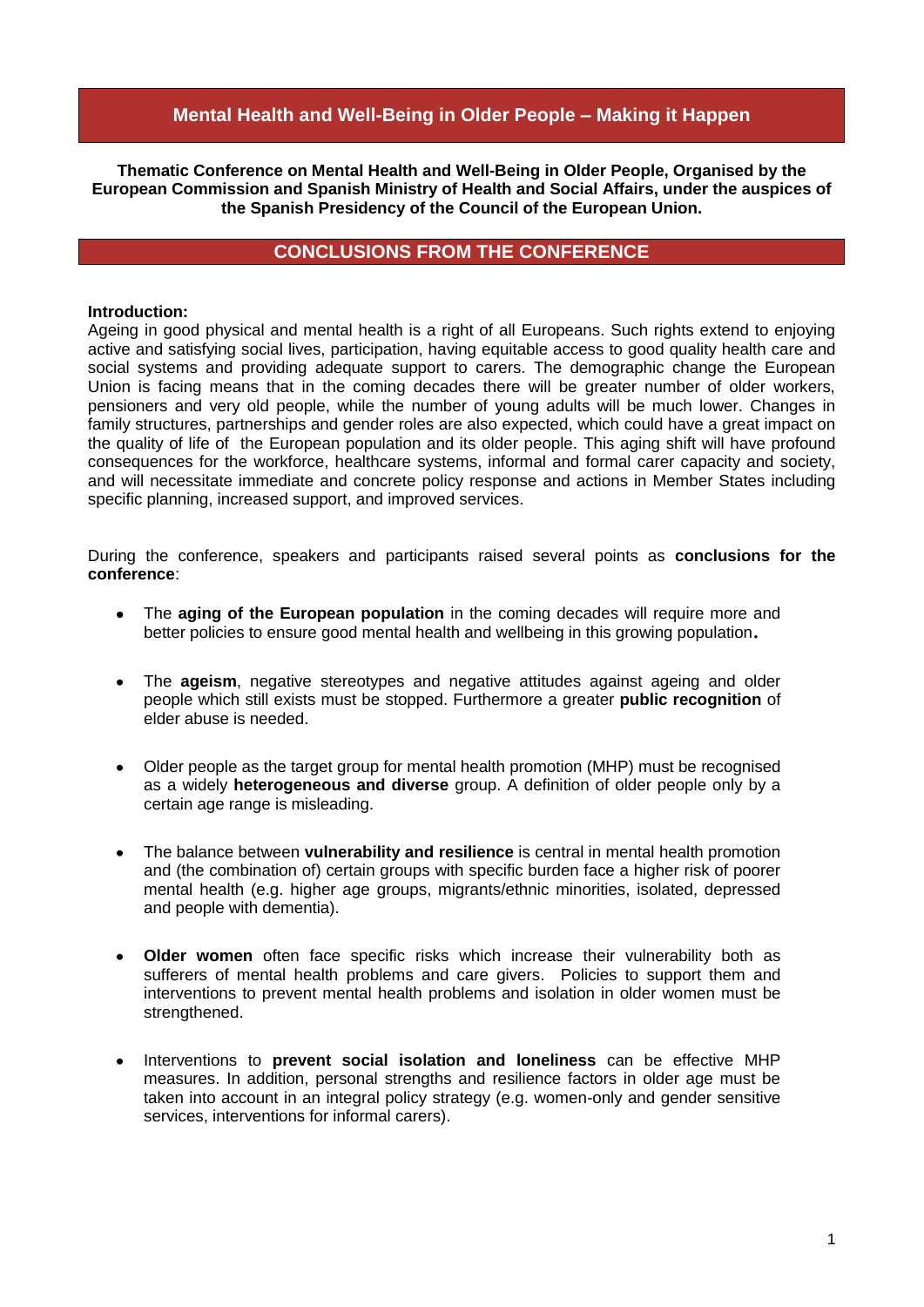- An increase in **social inclusion** and **participation** of older people must be a very high priority in order to promote active ageing and quality of life in a holistic way by addressing:
	- o **Life-long learning**, training and education of older people
	- o **Psychological and behavioural determinants** of health, such as self-efficacy and a positive view of life
	- o **socio-economic determinants**
	- o Taking **cultural activities and aspects** into account, e.g. dancing, singing, leisure, pleasure, laughter, etc.
- The promotion of active **partnerships**, collaboration and exchange networks between actors in the field should be supported and widened out
	- $\circ$  e.g. between research, health and social care sector (intersectoral approach) and policy level (national to local level) in a multi-professional, multi-disciplinary way
	- o **consulting and including older people** themselves in developing policy and practice has an essential role
- **Dissemination of results**, social innovation and innovative ideas and approaches are needed in the field. A better visibility of practical relevance and social marketing could help to transfer results into the practice and policy field (e.g. by including powerful national ministries)
- **Mental health promotion research related to older people** should be strengthened in order to improve scientific evidence and should concentrate on issues where the **evidence base** is weakest:
	- $\circ$  The effectiveness of volunteering, one-to-one support measures, ICT (e.g. internet networking and eHealth), specific retirement policies (for older workers) in improving mental health outcomes needs to be demonstrated.
	- o More scientifically proven information on **resilience factors** are needed (successful ageing, laughter, appreciation of beauty, humour, religion, etc.) and about specific groups in specific situations (e.g. older carers, older workers, consequences on mental health of elder abuse).
	- o The demonstration of **economic value** (cost-benefit/effectiveness) of promotion and prevention interventions and of supporting informal carers.
- The **appropriate use of medication** is crucial for optimal mental health and functioning  $\bullet$ in all ages but especially among older people. This requires that correct prescription of medicines be prioritised and all logistics around medication issues well-organised to minimize adverse events. Interdisciplinary coordination and cooperation embedded in learning settings are vital.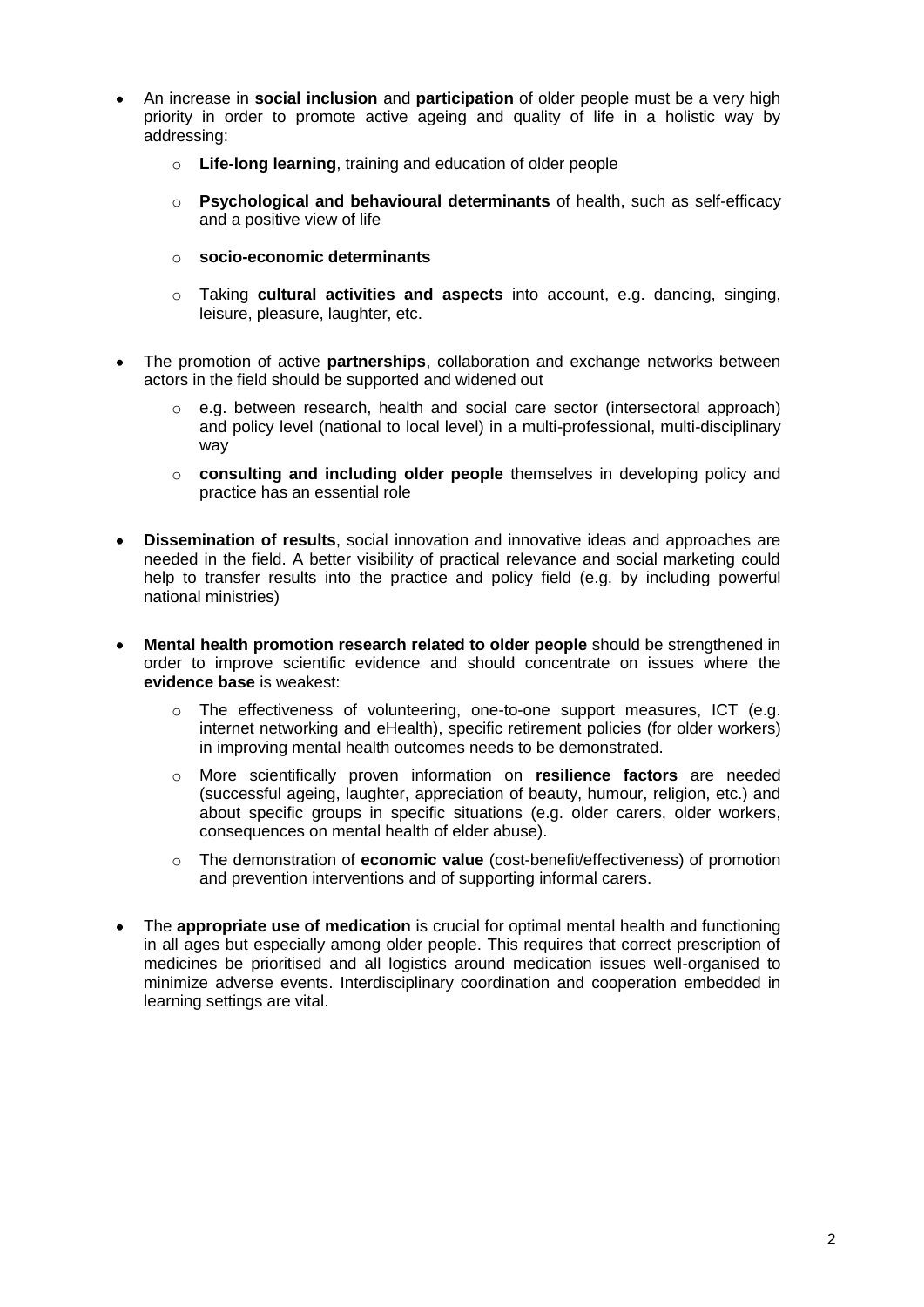# **Mental Health and Well-Being in Older People – Making it Happen**

**Thematic Conference on Mental Health and Well-Being in Older People, Organised by the European Commission and Spanish Ministry of Health and Social Affairs, under the auspices of the Spanish Presidency of the Council of the European Union.**

# **CONFERENCE MINUTES**

Monday 28<sup>th</sup> June 2010

#### **13:00 – 13:30 | PLENARY SESSION 1 Opening Session**

**Antonyia Parvona**, Member of the European Parliament, opened the conference with welcoming words. She highlighted the focus of the conference and the European perspective of the European Pact for Mental Health and Well-being. She mentioned the ageing of the population and the impact of the burden of mental disorders as background to the conference, and connected these issues with questions about the sustainability of national systems.

The topic of mental health and wellbeing of older people in Europe will be raised in the European Parliament mainly through several central issues: Firstly, how do diseases affect the lives of individuals (e.g. older people with dementia, anxiety, depression etc.)? - An integrated approach and a strategy are needed for each disease. Secondly, she raised the point of mental health care and how diseases are managed and diagnosed. In this context awareness is crucial, and early intervention is needed in order to increase well-being, provide information and to reduce stigmatisation. Last but not least, access to care and treatment must be provided. Here research is a key element, such as the exploration of the causal factors in mental health and the social dimension of mental health (e.g. gender, isolation).

In her concluding statement she highlighted that mental health issues are a challenge for the entire society and that solidarity is key. Therefore the topic of mental health is the common responsibility of Europe, without discrimination. The conference is a possibility to contribute to further policy implementation and collaboration.

**Anne-Sophie Parent**, Director of AGE, the European older people"s platform, also thanked the Spanish Presidency for organising and reorganising the conference after the challenges in April 2010 (note: the conference was cancelled due to effects of volcano eruptions).

Parent shortly introduced the AGE platform, which is a network of members across Europe representing 28 million older people over 50. Mental health is an issue for all generations, and it affects the whole family. This implies a need to set priorities on national and European level, as mental health promotion is an investment in the future through crucial measures and policies. For this purpose it is necessary to learn from each other (e.g. about the isolation of older people and what can be done to combat social exclusion). AGE calls for increased awareness of mental health over the entire life-span. Greater awareness is also needed regarding elder abuse, which continues to be a problem in all Member States and all care settings, and which leads to depression and other mental health problems.

AGE wants to promote different approach to ageing such as an activating and a holistic approach which the conference and its background documents strongly support. Other related issues which require attention are the problem of over-medication of older people and the relation between mental health and alcohol consumption.

To promote and protect the human capital of Europe, Parent mentioned the idea of a "European Year of the Brain". All in all, ageing should be seen as a joy and a challenge, not a problem. More flexible working arrangements and supportive measures to enable people to stay active and to be involved in the society are needed in the future. The conference stands for a start of this process.

**Jürgen Scheftlein** welcomed to the 3<sup>rd</sup> Thematic Conference in the place of Michael Hübel, the Head of Unit "Health Determinants", Directorate General for Health and Consumers, European Commission. He highlighted the importance of older people, ageing and demographic change in society and its impact on mental health. Related to this, the Euro 2020 Strategy was mentioned, in which older people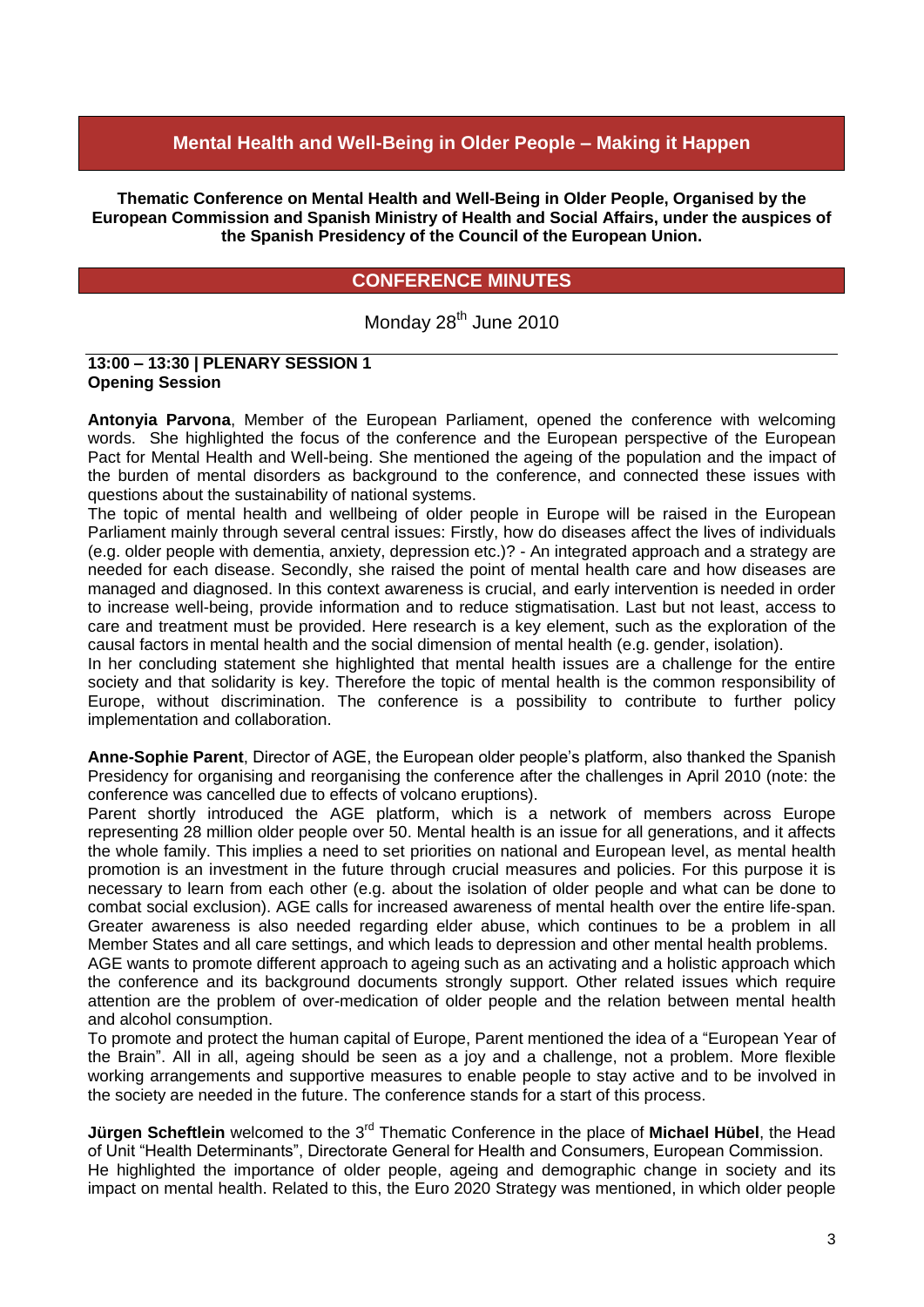play an important role, for example through the issue of paid work in higher age groups. The European Union is dependent on the well-being of healthy older people and the promotion of their well-being is needed.

He made clear that the conference aims to help us respond to older people"s needs, e.g. the problem of isolation in higher age groups. He also clarified how the European Thematic Conferences and related processes complement each other.

The key points mentioned were:

- Health and treatment systems  $\bullet$
- $\bullet$ Informal carers
- Attitudes in the society (e.g. age discrimination)  $\bullet$
- Preventive action (e.g. of vulnerable groups)
- Member State (MS) and NGOs involvement
- Healthy ageing as a priority on the EU policy agenda (illustrated by various EU initiatives)

In addition, he mentioned the importance of healthy ageing and that the European Commission (EC) launched dementia issues in the French presidency.

#### **13:30 – 14:45 | PLENARY SESSION 2 Promoting mental health and providing good care to older people**

#### **CHAIRS**

The session Chairs, **Manuel Gómez-Beneyto** (Scientific Coordinator of the Spanish Strategy for Mental Health) and **José María Sánchez Monge** (President of Spanish Confederation of Associations of Persons with Mental Illness and their Families, FEAFES) introduced the session which aims to identify measures and actions in relation to key actions and to identify stakeholders who can implement them.

Each of the speakers was introduced before their speeches.

#### **SPEAKERS**

**Jürgen Scheftlein**, "Health Determinants" Unit, Directorate General Health and Consumers European Commission, outlined the key messages and actions for mental health and well-being among older people in the EU and summarizes the issues of the background document of the conference. Priority fields are mental health promotion; prevention of mental disorders; older people in vulnerable situations; care and treatment systems; and support for informal carers.

As rationale of the conference he mentioned demographic change in Europe and the consequences, needs and situation of the older age group. He cited a Eurobarometer study which will be published later this year about mental health in European people and presented some key results. In addition, he mentioned the Euro 2020 Strategy, the conference on "Active and Healthy Ageing" and the proposed European Year for Active Ageing (2012) as highly relevant policy contexts.

Finally he posited several possibilities for follow-up at the EU-level:

- Mainstreaming mental health and well-being of older people into health and social policy initiatives
- European Compass for Mental Health and Well-being collecting and disseminating good  $\bullet$ practices
- $\bullet$ European Year for Active Ageing
- Research on mental health in old age  $\bullet$
- Synthesis Report from the Conference
- Demonstrate relevance for Europe 2020  $\bullet$
- Inform Open Method of Coordination on Social Protection / Social Inclusion  $\bullet$
- Improve health monitoring

Other possibilities for follow-up for MS, regional and local actors, professionals, (informal) carers, NGOs and others include:

- Taking action in their field of responsibility
- Moving from institutional to community-based care $\bullet$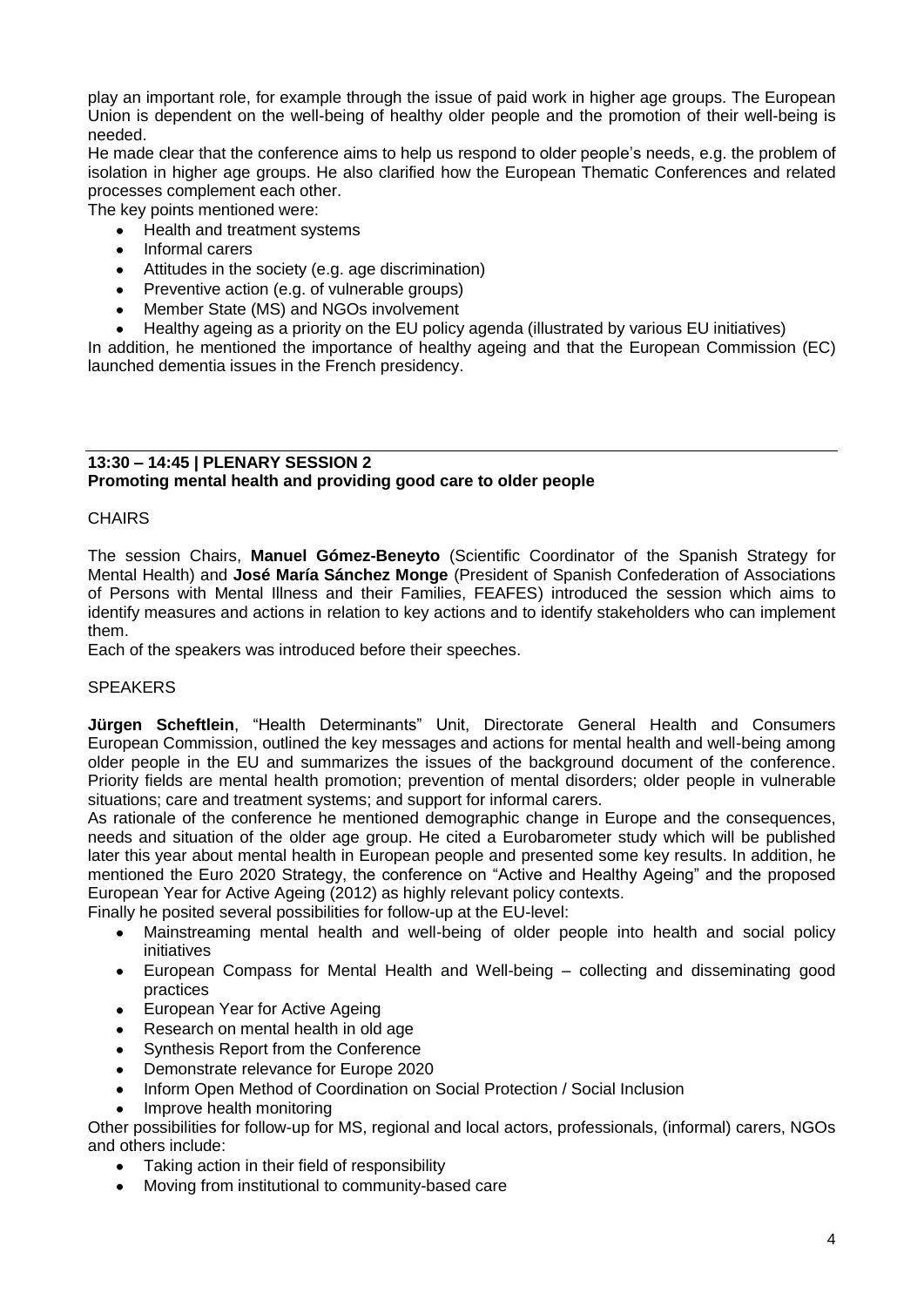- Building up the health workforce  $\bullet$
- Ratifying and implementing the United Nations Convention on the Rights of Persons with **Disabilities**
- Advocacy activities across sectors

**Antonio Lobo**, University of Zaragoza, Department of Psychiatry, talked about the "Status of Mental Health in Older People in Europe". He started by stating strategies for successful ageing and the epidemiology of mental disorders. He pointed to various relevant studies in the field of mental disorders in older people in Europe such as the EURODEM and EURODEP Studies on dementia and depression in older people.

Based on the EURODEM II study the prevalence of dementia is 6.4 % in total but is rising in higher age groups. In addition he presented the project ZARADEMP (ZARAgoza-DEMentia-dePression) which addresses the incidence of dementia and depression as well as risk factors, relevant co-morbidity and their implications. Prevalence data and incidence rates of dementia in Europe across age groups were compared (e.g. by European macro-regions) and possible consequences of earlier and later onset were hypothesised: "a 5-year delay in the onset of dementia of Alzheimer's type would drastically reduce the prevalence of the disease". Lobo discussed several risk and protective factors which may be modifiable, offering possibilities to prevent Alzheimer"s disease. The speaker pointed out that there is a lack of association between low-to-moderate alcohol consumption and a decreased risk for cognitive decline. In addition, data on risk factors of dementia across the life-span were presented, which present a different perspective, taking literacy and educational level into account.

In contrast, the prevalence of depression in older populations varies between 16.9 % in women and 10.9 % in men (EURODEP study). But, unlike dementia, the prevalence of depression does not increase with age. Depression is associated with negative events such as bereavement and dementia. The risk of dependency increases after the age of 75 years, in people with poor physical health, cognitive deterioration and major depression. Again modifiable risk factors in depression were presented. He highlighted a protective aspect of spirituality, citing findings that lower levels of depressive symptoms were found in Roman Catholic populations with regular church attendance.

The statistical association or "clustering phenomenon" between physical and psychiatric morbidity in older population was presented (e.g. the association between diabetes and depression).

He concluded by emphasising that the most serious threats to mental health in old-age are posed by dementia and depression. The association of physical and psychiatric morbidities highlights the key role of primary care physicians, geriatricians and medical teams.

**Eija Stengård**, Finnish National Institute for Health and Welfare (THL), spoke about "Key principles for Mental Health Promotion and Mental Disorder Prevention in Older People: ProMenPol and DataPrev projects".

She pointed out that mental health is a relatively new concept with many definitions and is frequently misused as referring to mental ill-health. Positive mental health is more than the absence of symptoms of mental disorders. It is "a state of well-being in which the individual realises his or her own abilities, can cope with the normal stresses of life, can work productively, and is able to make a contribution to his or her community" (WHO, 2001).

Mental health promotion (MHP) is concerned with achieving positive mental health and quality of life, e.g. by addressing the needs of those at risk from, or experiencing mental health problems. MHP focuses on improving the social, physical and economic environments that determine the mental health of populations and individuals. In the long run this leads to increased quality of life and well-being, increased physical, psychological and social functional ability but also to a decrease in mental health problems and memory disorders, as well as in a reduced number of suicides.

To achieve these outcomes, the knowledge base must be strengthened, public policies must be built up in terms of structures and capacities as well as by implementation and dissemination of programmes and services, and attitude towards ageing need to be changed.

In the DataPrev project systematically reviewed intervention programmes (such as skills training, physical exercise training, group support and individual support, social activities, reminiscence interventions, multi-component interventions) for MHP and mental disorder prevention with a special focus on older people. Results showed that:

- Interventions have small but statistically significant effect in reducing depressive symptoms and in increasing quality of life;
- Social activities are effective in reducing depressive symptoms and there is some evidence that  $\bullet$ they increase positive mental health/quality of life;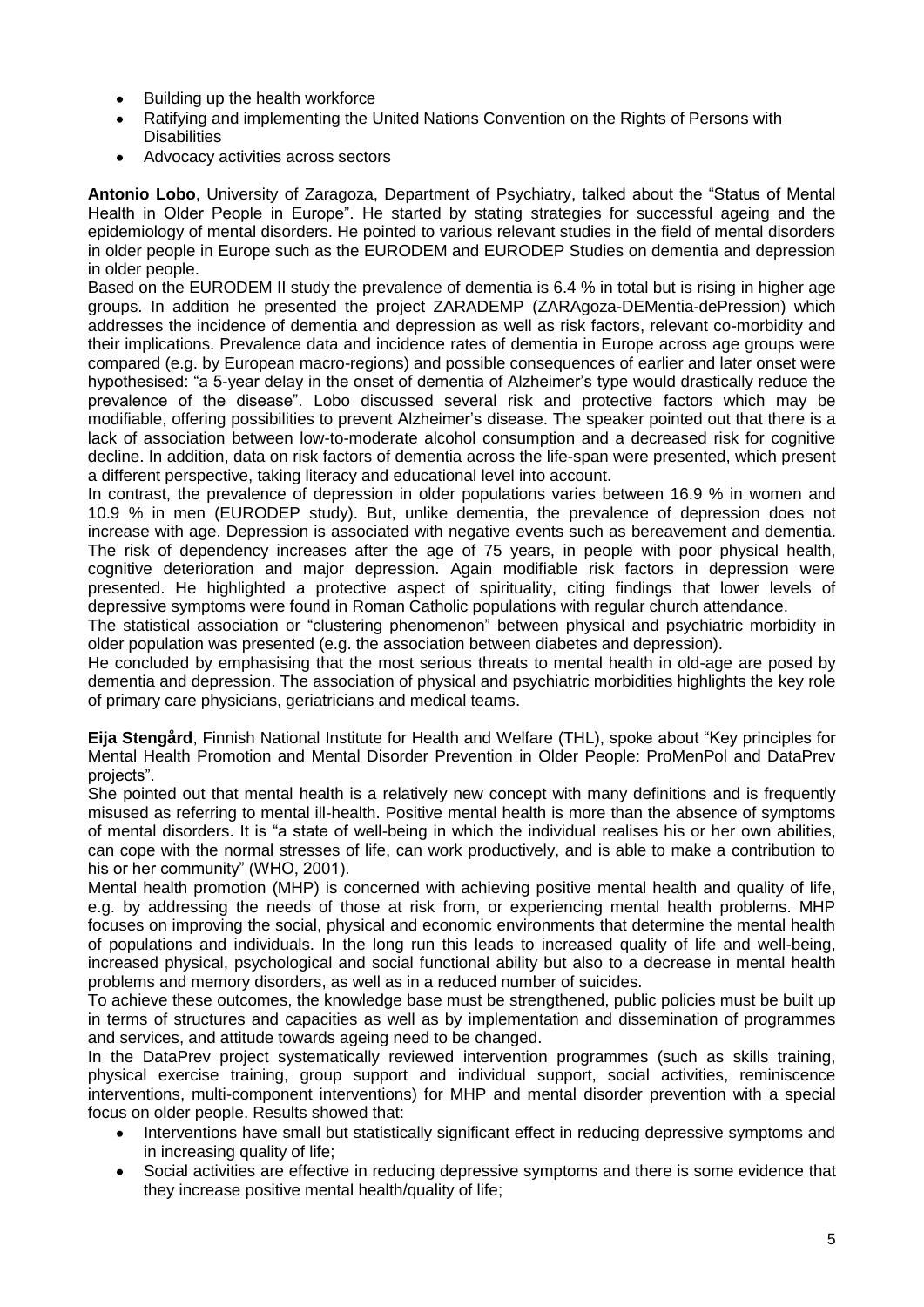- Physical exercise, skills training, group support, reminiscence and multi-component  $\bullet$ interventions have no statistically significant effect on depressive symptoms;
- The current evidence-base of psychosocial interventions for primary prevention of depression  $\bullet$ and for MHP in older people is weak.

In contrast, the ProMenPol project dealt with promoting and protecting mental health by providing support of practices and policies for MHP by

- The production of an online tools database (structured and multi-language selection of approximately 460 MHP tools in three settings, 135 tools are available for older people"s residences)
- an implementation manual (descriptions of steps to be taken when implanting MHP)  $\bullet$
- field trials of MHP tools and  $\bullet$
- an European network for MHP

Mental health is fundamental to good health and quality of life and is a resource to enable us to manage our lives successfully as individuals but it also contributes to the functioning of families, communities and society as well to the social, human and economic capital of society. Collective action depends on shared values as well as the quality of scientific evidence.

**Lennart Levi**, Member of the Swedish Parliament and Emeritus Professor of Psychosocial Medicine at the Karolinska Institute, Stockholm, discussed what old age is and should be, in terms of level of living and quality of life.

He posited that older age should be like a radiant sunset, but often is not. The European Pact presents mental health, well-being and quality of life as human rights. Mental health facilitates education, training, work participation and life-long learning and is a key resource for success, individually, nationally and on an EU level. Moreover, it is a political step. According to the Treaty of Amsterdam, "Human health protection shall be ensured in the definition and implementation of ALL community policies and activities." Based on similar considerations, the British Government (1998) described the determinants of health of individuals in five categories:

- $\bullet$ Fixed factors (genes, sex, ageing),
- Social & Economic (poverty, employment, social exclusion)
- Environment (air and water quality, housing, social environment)  $\bullet$
- Life style (nutrition, physical activity, smoking, alcohol, drugs), and  $\bullet$
- Access to services (education, health care and social services, transport, leisure).

The four latter categories are all modifiable both individually and politically, and by many stakeholders. The key is to address all the relevant determinants in a systems approach, and not only one factor at a time, in the prevalent "silo" manner. In this way, level-of-living, quality of life, active aging and adequate care could and should be promoted.

The "WHO-5" instrument presents 5 items to define an individual"s mental well-being in the last two weeks (see European Foundation 2010). Following on from this, well-being in older age requires:

- Healthy working conditions throughout life, allowing people to reach pensionable age with preserved health;
- An active third age, with free choice between some degree of gainful employment and stimulating leisure,
- Access to adequate and free choice between care options,  $\bullet$
- Participation and social inclusion, and
- Access to community support for formal and informal care givers.

With all this in mind, we need to encourage and empower older people to shake off the restrictions that hold them back from enjoying later life, in line with Danish poet Piet Hein´s beautiful recommendation: "Love while you´ve got love to give / Live while you´ve got life to live!"

### **DISCUSSION**

The discussion raised several points:

- Education and training: it is necessary to promote training of older people in aspects that NGOs  $\bullet$ find relevant to increase volunteering.
- In Greece there are several obstacles to implementing MHP: Firstly, policy makers are  $\bullet$ concerned with "managing illness", and therefore create more hospital beds, but they do not think about promotion. Secondly, there is not sufficient collaboration between the health and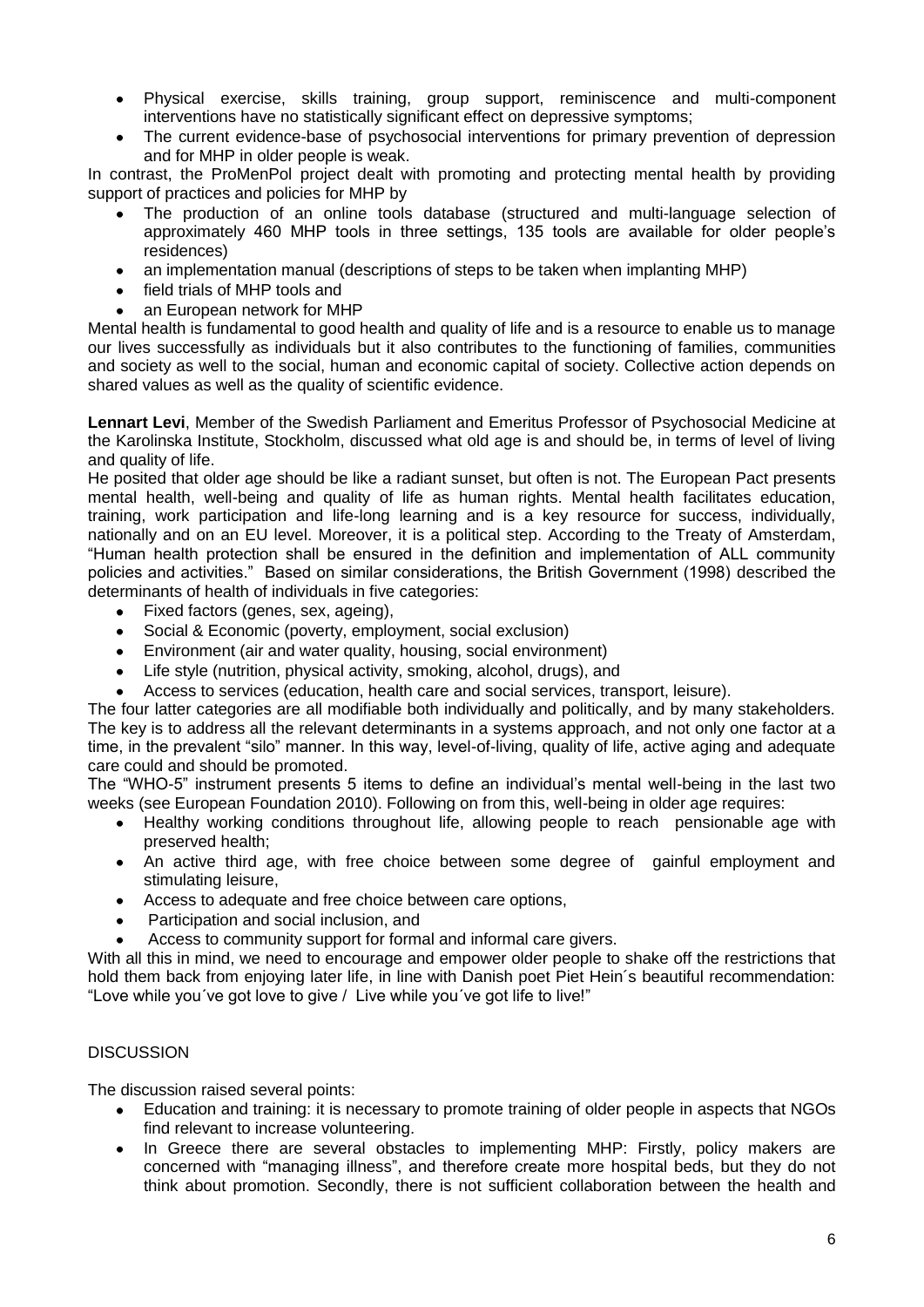social care sector; instead of a top-down approach (national strategy) a bottom-up approach is needed (communities, local organisations, universities). This would be helped by a network of services at the EU-level and a group of experts to evaluate this with respect to outcome indicators.

- It is necessary to fight against negative stereotypes of ageing, for example, against the attitude that older people cannot learn.
- It is essential not to look at older people as one age category but as diverse and heterogeneous  $\bullet$ group.
- The separation of health and social care does not favour good care practices. It creates  $\bullet$ differences, problems training the workforce and shortages (as staff need to go into rotation so that they can receive training).
- Interventions for older people in their retirement phase are important, but older workers are also very important to look at and MHP for older workers in a workplace context is essential.
- Care provision: the provision of mental health care must be done with a holistic approach  $\bullet$ including physical and mental aspects. Mental health and physical functioning are interrelated, with medication as a factor in this interrelation. Hence a holistic approach is needed.
- Innovation: Social innovation and innovative topics (e.g. benchmarking) are needed in the field,  $\bullet$ and lacking in the conference.
- European Psychiatric Association: to produce change in people is the main aim of all mental  $\bullet$ health interventions, spreading skills is more important than spreading information.

### **14:45 – 15:45 | PLENARY SESSION 3 Policies on mental health and older people**

### **CHAIRS**

**Geoff Huggins**, Head of Mental Health Division of the Scottish Executive Health Department, UK, and **Vappu Taipale**, National Institute for Health and Welfare, Finland, chaired this session. It was mentioned that our collective objective is to have good mental health. The background document is a working text for this for the coming years. The question addressed in this session is how to turn this into political action. Geoff Huggins highlighted the importance of that from the Scottish perspective and Vappu Taipale stated that mental health belongs to innovation policies.

## **SPEAKERS**

**Purificación Causapié Lopesino**, Institute of Older Persons and Social Services (IMSERSO) and Ministry of Health and Social Policy (Spain), discussed mental health policies for older people by highlighting the importance of public interventions for active ageing and prevention of dependence. Active ageing in Europe can be measured in terms of healthy life years, community involvement, intergenerational bonds (solidarity) and perceptions of older people about their lives. Because of demographic change and the challenges it brings, there is a need for active and healthy ageing in the Member States of the EU. These trends lead to transformations in living conditions, for instance in family compositions. Active approaches to ageing bring together the positive outcomes for a future society and reduced levels of dependency.

In Spain, there tend to be strong intergenerational bonds and high levels of intergenerational support, with 70% of older people being involved in caring for grandchildren, and approximately 50% being cared for by their children (primarily daughters). Since December 2009, requests for assistance offered under the Law for the promotion of autonomy and dependency-related care have increased dramatically, with over 1m requests in the last month, mostly for benefits or services. The most frequent programmes used are the state provided social centres, the second most used being the IMSERSO holiday programmes.

In conclusion, active ageing was summarized as a guarantor for health by ensuring autonomous life of older people without dependencies, with access to health care services and by an acquisition of healthy habits. Keeping older people mentally active enables them to contribute to the social and economic aspects of society, e.g. through volunteering or informal care provision. In addition, ongoing training and education (lifelong learning), an increased flexibility in work life (employability of older people), social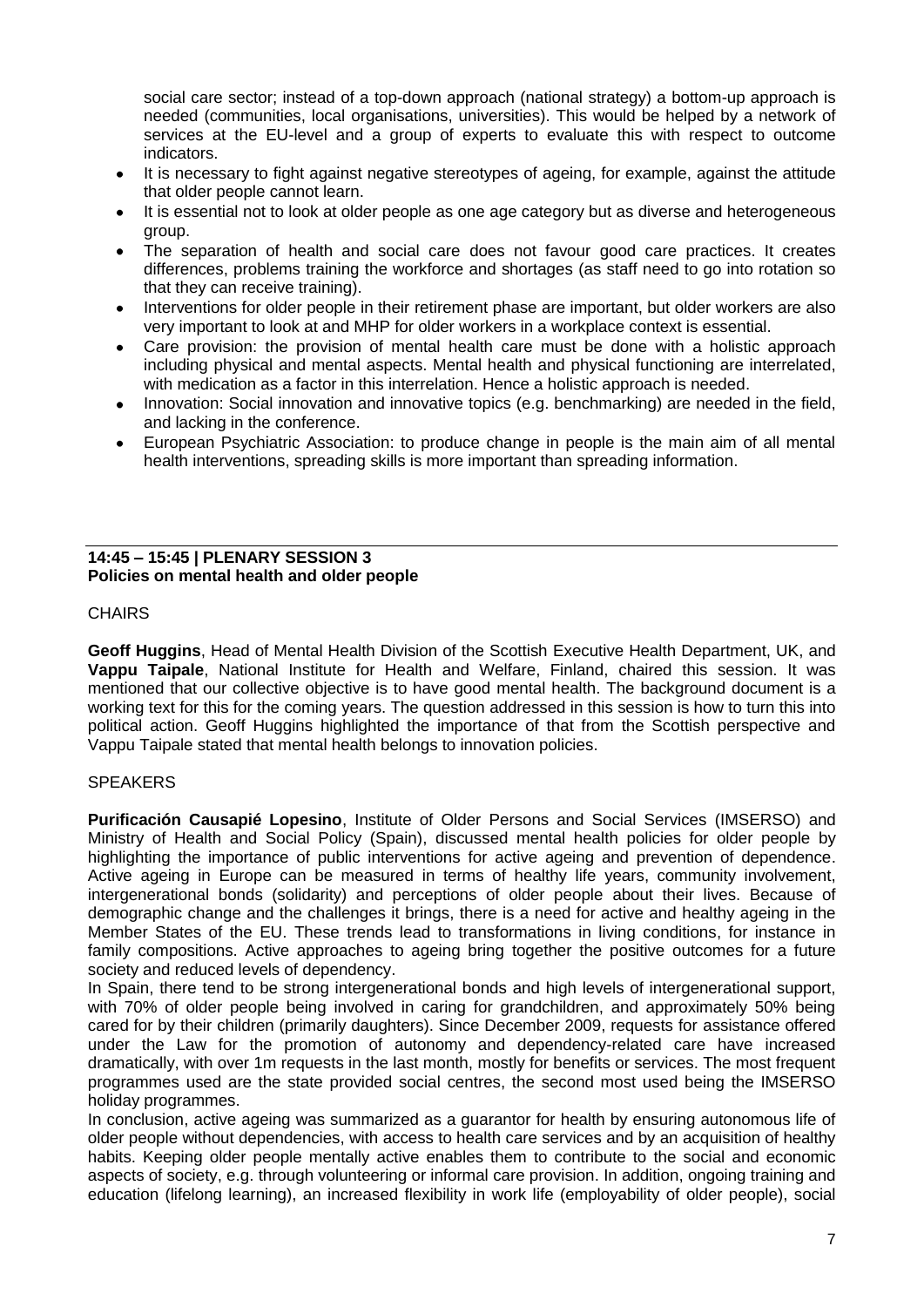activation (e.g. through volunteering) is needed. Furthermore, the diversity of older age must be taken into account (such as gender differences). We must encourage older people to participate in the year of active ageing. All will benefit from this and it will also contribute to a change of the image of older people.

**Fiona Borrowman**, Programme Manager, Mental Health and Well-being in Later Life and Dementia, NSH Health Scotland, UK) spoke about "Incorporating older people"s perspectives in policy in Scotland". She raised the relevance of empowerment for policies and provided examples of how perspectives of older people are incorporated in policy in Scotland.

This is an important process for both sets of participants involved – older people and policy-makers. For policy-makers it provides and opportunity for feedback and to improve skills in working and consulting with older participants. For older participants it contributes to raised self-confidence, active participation and contribution and gives the positive feeling of having a function in society.

Key principles and experiences in involvement of older people from NHS Scotland are the involvement of older people through a partnership approach at the national and local levels (connecting policy makers, practitioners, NGOs, older people); capacity building for participation and an active engagement process. Facilitators from an older person"s perspective are preparation for the meeting or focus groups and empowerment as well as the awareness of any potential practical or financial barriers to participation (e.g. transport, care, assistance etc.). In addition a facilitative process must be developed (e.g. room set up, facilitators, ground rules etc.)

National Standards for Community Engagement (2005) is a good practice tool providing guidelines for involvement. Borrowman also summarised factors which help to make such an initiative happen: political will; financial investment; partnership forming and visible positive effects and outcomes, both for public health and reported qualitatively by older people themselves. She ended with an example of this positive subjective report in the voice of an older person.

**José Luis López Hernández**, Director General of Planning and Evaluation, Regional Ministry of Health and Welfare of Castilla-La Mancha (Spain), presented the relevant policy context of the Spanish region Castilla-La Mancha. He introduced the region, its rich history and provided a population overview concerning population density, wealth, life-expectancy and mortality in the ageing population.

In addition, a detailed description of the regional health strategy was given. The causes for nonintegration of older people in the system were explored, particularly with regards to barriers in the form of symptoms and stigmatisation. The mental health network of Castilla-La Mancha was built up with the aim of achieving better integration. At the heart of this initiative there is a unit for mental health which makes referrals to other units such as rehabilitation or residences for older people. In addition, the Mental Health Plan for the period 2011 to 2020 were presented, which includes: improvement of early detection of mental health problems; continuity of care and treatment; measures to support the autonomy and self-management of patients with mental disorders; combating stigma; support for studying and working; support for families of those with mental health problems; research into determinants and causes of mental disorders.

## **DISCUSSION**

For the discussion the chair raised the question: What can we concretely do in the near future? Several contributions from the audience were made:

- Attention was drawn to the determinants of health. The psychological determinants of health such as self-efficacy, positive view on life, were felt to be lacking or missing from the presentations in the sessions and the background documents.
- It was evident that there is a greater emphasis in this field on programmes rather than policies,  $\bullet$ which should have been highlighted in this session.
- Transformation to policy: There is a certain frustration in research when involved in EU-projects  $\bullet$ since there are a lot of transferable policies/research results which could be translated into policy but at political level the door seems to be closed. Hence a greater visibility of practical relevance for policy is needed in research, as well as clearer routes between research and political developments.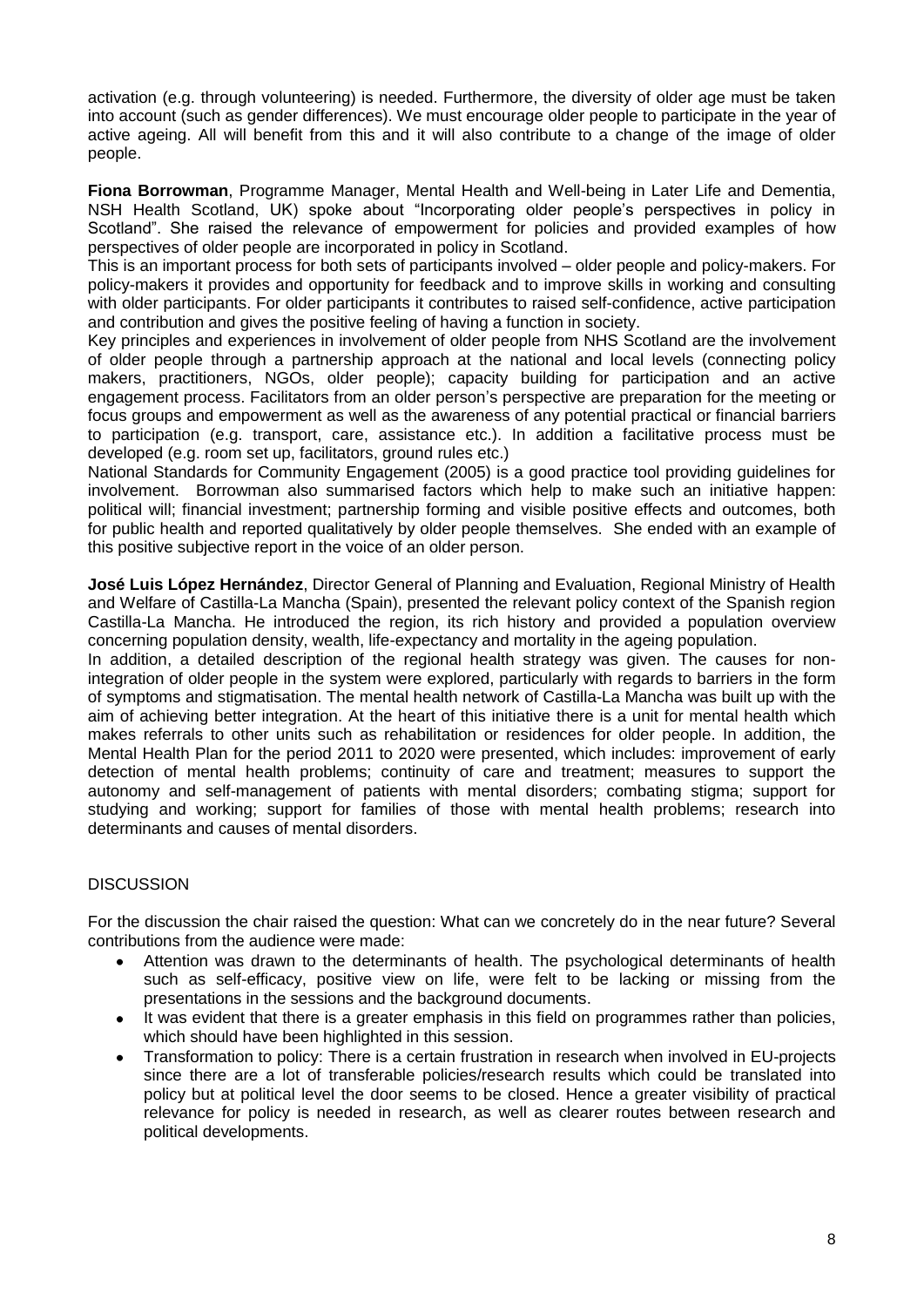#### **15:50 – 17:20 | PARALLEL SESSION 1 Mental health promotion in old age: healthy ageing and well-being**

#### **CHAIRS**

**Teresa Di Fiandra**, Governmental expert of Italy, and **José Manuel Ribera Casado**, European Union Geriatrics Medicine Society (EUGMS), chaired the first parallel session about mental health promotion in old age. It was mentioned that promotion and prevention are sometimes not seen as very close to each other but have something in common: both profit from earlier implementation. In this light, promotion for later life should start in childhood and be person-centred, rather than oriented towards disease.

#### PRESENTATION

**Mima Cattan**, Northumbria University (UK) introduced the parallel session with the presentation on "Mental health promotion in older people". She introduced the areas for MHP in the background document: social participation and inclusion, personal factors and life-style, living spaces/environment and neighbourhood and occupational issues/retirement policies.

She presented a model showing determinants of mental health from various domains and distinguishing between micro factors (e.g. genes, health behaviour, emotions, self-esteem, etc.), meso factors (family, social factors, settings, services), macro factors (societal structures & resources, economic, environmental factors, socio-cultural values) and global factors (resurces, climate, information flow, migration).

It was highlighted that older people are not a homogeneous group, but made up of people from different age ranges (from 50-120 years), gender, levels of affluence/poverty, cultural affinity and background, religious affinity, ethnic groups, health status, occupational status and level of vulnerability.

From the UK New Horizons report (2010) she cited "A" rated evidence for mental well-being initiatives and activities:

- Promotion of mentally healthy later years (psycho-social interventions, prevention of social isolation, walking & physical activity, volunteering)
- Developing sustainable connected communities (preventing social isolation & loneliness, providing peer support, enhancing individual & community empowerment, psycho-education interventions for carers.)

For each item, topics were presented which have been shown to have evidence of effectiveness. In addition, interventions with weak or no evidence were also mentioned. For instance, group interventions and activities have high level of evidence but there is still a lack of robust research results for the effectiveness of one-to-one support measures. MHP initiatives on the internet have contradictory findings. We have some evidence regarding the association between physical activity, exercise and mental health. However, not all the mechanisms are fully understood; for example, the impact of activities such as gardening and walking may be associated with additional factors. The mental health impact of living spaces, environment and neighbourhood requires further investigation. There is some evidence to suggest that housing impacts on mental health, but most of it is either qualitative, smallscale, exploratory or considers "adults" rather than older people specifically. This is also the case regarding transport and the role of green spaces. Most transport research to date has focused on older drivers. Interventions addressing occupational issues and retirement policies have the least evidencebase. This said, we know that retirement and the transition into retirement has a major impact on mental health and that there is a strong association between financial security and life satisfaction.

#### **RESPONSES**

**Caroline Costongs**, Deputy Director, EuroHealthNet, talked about "Lessons from a European collaboration on healthy ageing". EuroHealthNet has a special interest group on healthy ageing which is defined as a "process of optimising opportunities for physical, social and mental health to enable older people to take an active part in society without discrimination and to enjoy an independent and good quality of life". Key principles are that older people have an intrinsic value to society, that health promotion can extend the length and quality of life, that it is never too late to promote health (importance of life-cycle approach), that health equity is a core element of any healthy ageing strategy and that heterogeneity, autonomy and personal difference should be respected and involved in the adopted strategy.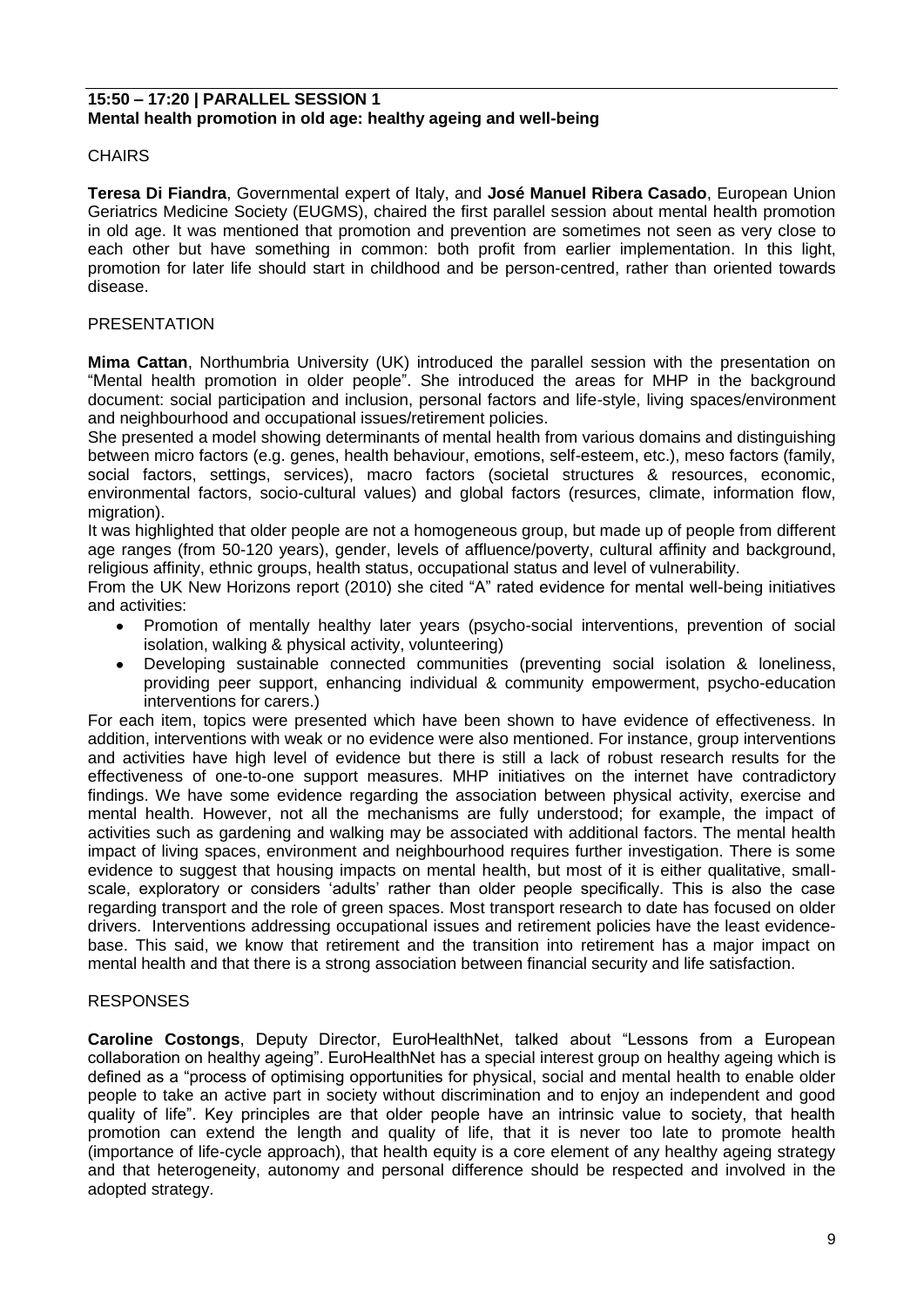Only 6 % of the members have mental health policy for older people. Key factors in developing policy areas for healthy ageing are equity in MHP, meaningful activities in old age and cost-benefit arguments. The EuroHealthNet lessons regarding equity are that health inequalities start early in life and persist into old age:

- MHP initiatives should be responsive to the unequal health outcomes in old age
- MHP should ensure that everyone gets equal chances on achieving good mental health

With regards to ensuring meaningful activities in old age it is proposed to:

- Promote participation for enhanced capacity and well-being
- Provide activities on "prescription" (referral to gym, arts, book clubs…) via General Practitioners  $\bullet$ or health centres
- Treat empowerment as key foster a sense of personal control  $\bullet$
- Attention to gender / socially excluded groups  $\bullet$
- Life long learning… across the gradient!  $\bullet$
- Ensure opportunities for volunteering AND paid work  $\bullet$
- Address societal norms and values

Concerning the use of cost-benefit arguments, the importance and value of demonstrating the costbenefits of "prevention" vs. "cure" was stressed, and suggested that the arguments be used for advocacy.

**Richard Wynne**, Director, Work Research Centre (Ireland) spoke about "Mental health and the extension of working life". He started the presentation with a definition of mental health and explained the relationship to the workplace. He pointed out that the workplace is a unique setting for promotion, with a two-way process between a positive and productive workplace and mental health.

He gave an overview of prevalence data on mental disorders and risk factors in the workplace. On average he concluded that work is good for mental health and that workers report increasing health with age (a healthy workers effect) but certain conditions in the workplace can represent risk factors for mental health problems (e.g. stress, toxins poor effort-reward balance). In his presentation he showed that the productivity costs associated with mental health problems are high and are increased by *presenteeism* due to poor mental health status. The paradox exists where improvements in physical and psychological working conditions with age do not translate into improved health status. Wynne showed that mental health problems and psychological disability are increasing and leading to an increase in early retirement.

The main problem of most data is that sick people leave the labour market by going to another system. They are by definition excluded from the work system and this yields to a healthy working effect: people in the labour force are healthier than those who are not there.

He concluded with recommendations for mentally healthy older workers:

- Efforts to retain or reintegrate older workers including those with health problems
- Working conditions must be adapted for older workers
- Develop alternative labour markets which increase mobility of older workers into and between jobs.

#### **DISCUSSION**

- The point was made that as mental health promotion is culturally sensitive and bounded, the  $\bullet$ transfer of promotion practices is difficult and values need to be distilled to be adapted to different contexts. This is particularly relevant given that most evidence comes from overseas (e.g., USA), and it is difficult to translate results it to Europe. For example, volunteering in the USA often means something different than in Europe, which needs to be taken on board for the development of interventions.
- It was posited that we should talk more about normal ageing, active ageing and successful ageing.
- Health care at home, such as fall prevention, often does not focus on mental health. It was proposed to concentrate on how to use technologies to reduce loneliness in older people, and to carry out randomised controlled trial studies on this.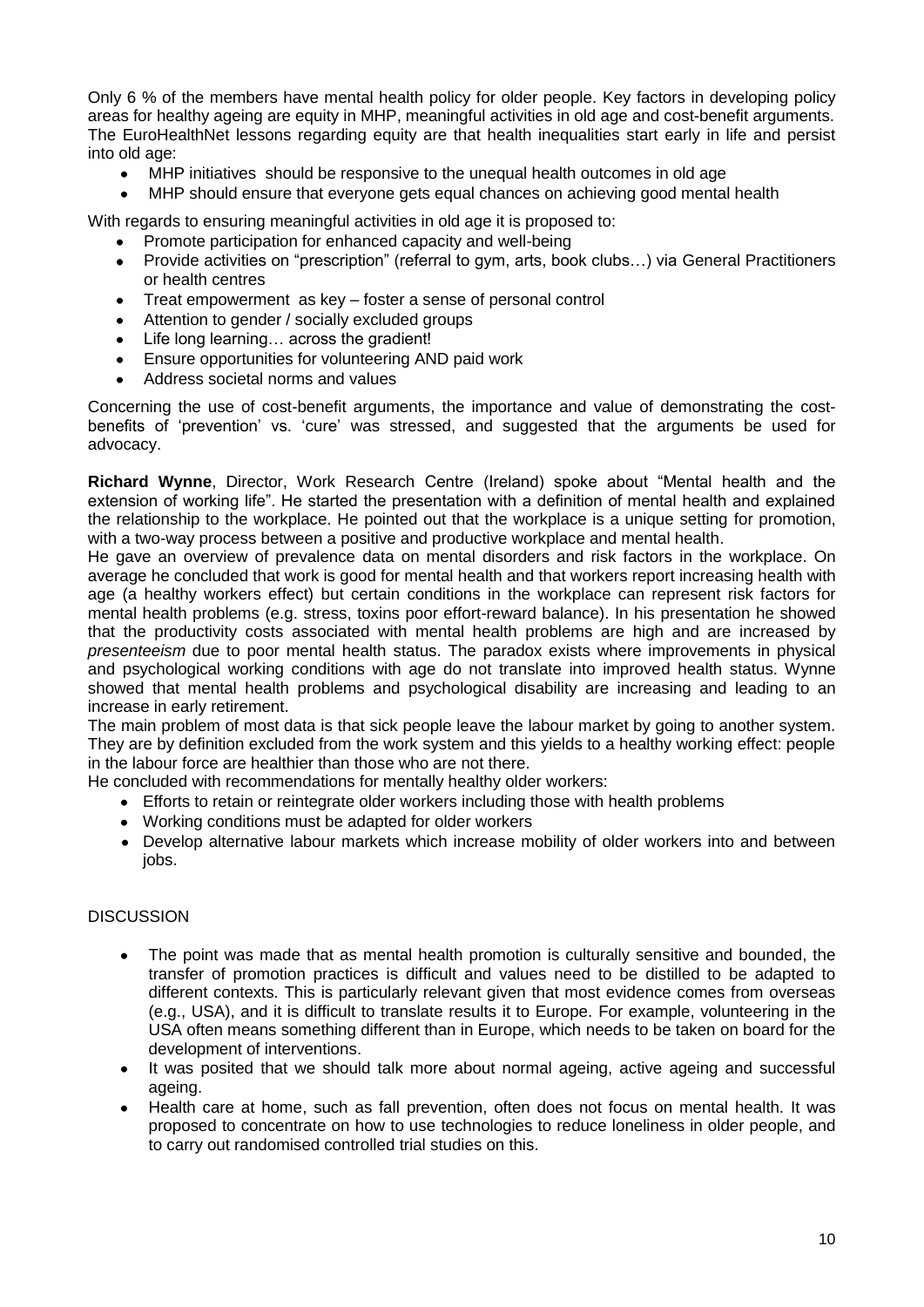- Cognitive activity: It is important to add the cognitive factor in the picture of psychological  $\bullet$ factors for older people"s mental health, but evidence concerning the protective value of cognitive training/function and mental activity is lacking.
- It was highlighted that voluntary retirement is important in connection with mental health. Voluntary retirement must be safeguarded but there is a lot of involuntary retirement (e.g. forced to retire by legislation), which needs to be addressed.
- Effect of volunteering: surprise was expressed that there is lack of evidence for the effectiveness of volunteering on mental health outcomes. In this area the opportunities for research and promotion work were highlighted within the upcoming "European Year of Volunteering" - 2011.

In wrapping up the session, the Teresa Di Fiandra highlighted several key points:

- o Promotion of positive attitudes should happen at every stage of life
- $\circ$  Empowerment and participation of older people can be achieved also by means of long life education and skill acquisition
- o There is a need for equity in addressing ageing
- $\circ$  Integrated approach to ageing is key, inscribed in comprehensive policies

#### **15:50 – 17:20 | PARALLEL SESSION 2 Older people in vulnerable situations**

#### **CHAIRS**

**Gerd Naegele**, University of Dortmund, Institute of Gerontology (DE), and **Raluca Nica**, Director of the Romanian League for Mental Health, chaired the parallel session about "older people in vulnerable situations". The presenter welcomed the speakers of this session.

#### **PRESENTATION**

**Trudi Nederland**, Verwey-Jonker Institute (NL) opened the session with a presentation on the Dutch perspective of vulnerability in old age. The presentation was based on a clear two-fold concept of vulnerability, which stressed:

- personal burden (e.g. due to chronic illness, being single, magnitude of stressors, stamina, influenced by life circumstances) and
- personal strength (e.g. friends, income etc.)

An imbalance between burden and stress in older people leads to a situation of vulnerability. Vulnerability affects everyday life and the degree of self-management possible, where selfmanagement is a form of participation in life (e.g. housekeeping, environment, contacts). The presenter differentiated between financial and physical self-management, as well as social self management (e.g. sports, political life, volunteering etc.). The presenter called for measures to meet the needs of older vulnerable people adequately. With this aim, we need an integral policy strategy (incl. income support and health promotion) to address the balance between self-management and personal burden. In practical terms this means reaching out to older vulnerable people, acknowledging and raising awareness of their needs and setting up innovative arrangements in partnership with them.

#### RESPONSES

**Alisoun Milne**, Senior Lecturer in Social Gerontology, University of Kent (UK) gave her presentation about older women at risk. Women are often off the radar of interventions and policies and there is limited recognition of gendered health issues in later life. Depression is more common in women for example (1 in 4 women suffer from depression in the UK and only 1 in 10 men) and this is accentuated in old age.

The presentation included three areas

- mental health risks  $\bullet$
- resilience and protective factors
- responses of policies and services that address these needs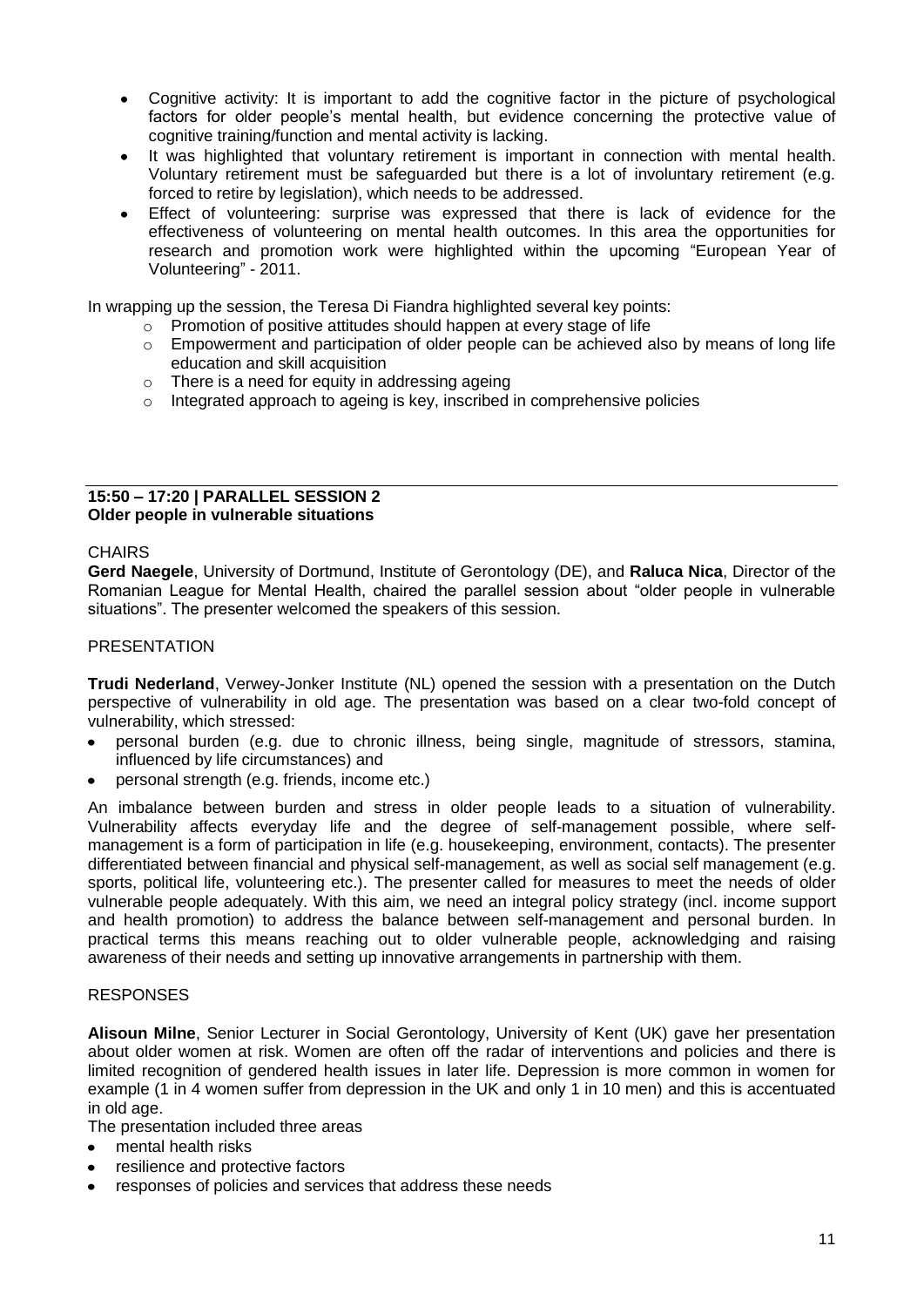1. Mental health risks often occur throughout the life course and not always in later life. These risks compromise mental health being based on life-long inequalities (e.g. care giving strain, poverty, violence and abuse) which are experienced more often by women. These risks which are rooted in earlier life stages bring the risk of being a vulnerable population group in older age. Vulnerability in this case is a combination of factors: of being female, of being 75 years or older, of being isolated, and of being depressed or suffering from dementia. If these factors describe an older person, she is at the highest risk of vulnerability.

2. Resilience factors are under-researched and under-estimated. There is a stronger need to celebrate women's resilience and coping strategies and to build on these in promoting mental health (e.g. friendships often protect women's mental health). Importantly, having an adequate income has a positive impact on mental health.

3. The third part of the presentation tackled policy responses that would be needed in the future. One recommendation is to draw up more women-only services as well as gender-sensitive services.

The presentation concluded by saying that the evidence base from research has not been transferred to services and interventions at this point, and is sorely needed to do so.

**Christof Eichert**, Ministry for Intergenerational Affairs, Family, Women and Integration in the State of North Rhine-Westphalia (DE) gave a presentation on the AAMEE project, "Active Ageing of Migrant Elders across Europe" (www.aamee.eu) (2007-2009), funded by DG Employment.

The rationale for the project was demographic change and the fact that that more and more migrants aged 60+ remain in their host countries into old age, rather than returning to their country of origin. Migrants are increasingly subject to heterogeneity as well. One of the many findings of the AAMEE project was that lifetime achievements of migrants are not well-recognised.

A European research network on active ageing of older migrants across Europe was initiated within the project. There is the wish to include older migrants in the European Year of Active Ageing (2012) and to see older migrants as autonomous subjects with opinion and personal contribution to make, and not solely as objects of research or policy initiatives.

**Francisco Torres-González**, University of Granada (ES), presented aspects of human rights, elder abuse and mental health via video message. He started his presentation by introducing words about the UN and WHO policies on human dignity and referred to the Spanish Constitution, which also refers to older people and their equality before the law.

He presented empirical data from the ABUEL study, which will be concluded this year, on the quality of life of older people and the prevention of abuse. Elder abuse includes physical, sexual and emotional abuse, neglect, and/or financial mistreatment, and is a major cause for concern. No matter what type, abuse can lead to mental health problems in old age and definitely decrease the quality of life. At the moment there is no adequate prevention for elder abuse and its negative effects on mental health.

Another empirical study was presented which was conducted with older people 60 to 84 years living in the community and at home. A random sample from the population census in 4 EU countries (Germany, Italy, Lithuania and Spain) was drawn for the study. The quantitative questionnaire included basic information of the older person, life style factors, scale of social support, care services, diseases, and it surveyed forms of violence, abuse and neglect. The results of the (N=4467) study show that Spain and Germany have higher abuse rates in general than the other surveyed countries and higher prevalence rates.

Torres-González called for prevention policies: an increase in social support systems provided by professionals, trained volunteers, legal advice services, and accessibility for older people to home visiting psychological care.

### **DISCUSSION**

- More information on resilience factors is clearly needed in this area. Not much is known about  $\bullet$ successful ageing, laughter, beauty, humour, religion etc. and their effects on mental health.
- Research: The question was raised: Are there any known good practices of mental health  $\bullet$ promotion targeting older women? The answer was that there is no practice that is well documented. Some research on quality of life aspects address this issue, but there is no research with a focus on older women. In fact, in general, effort on research about older women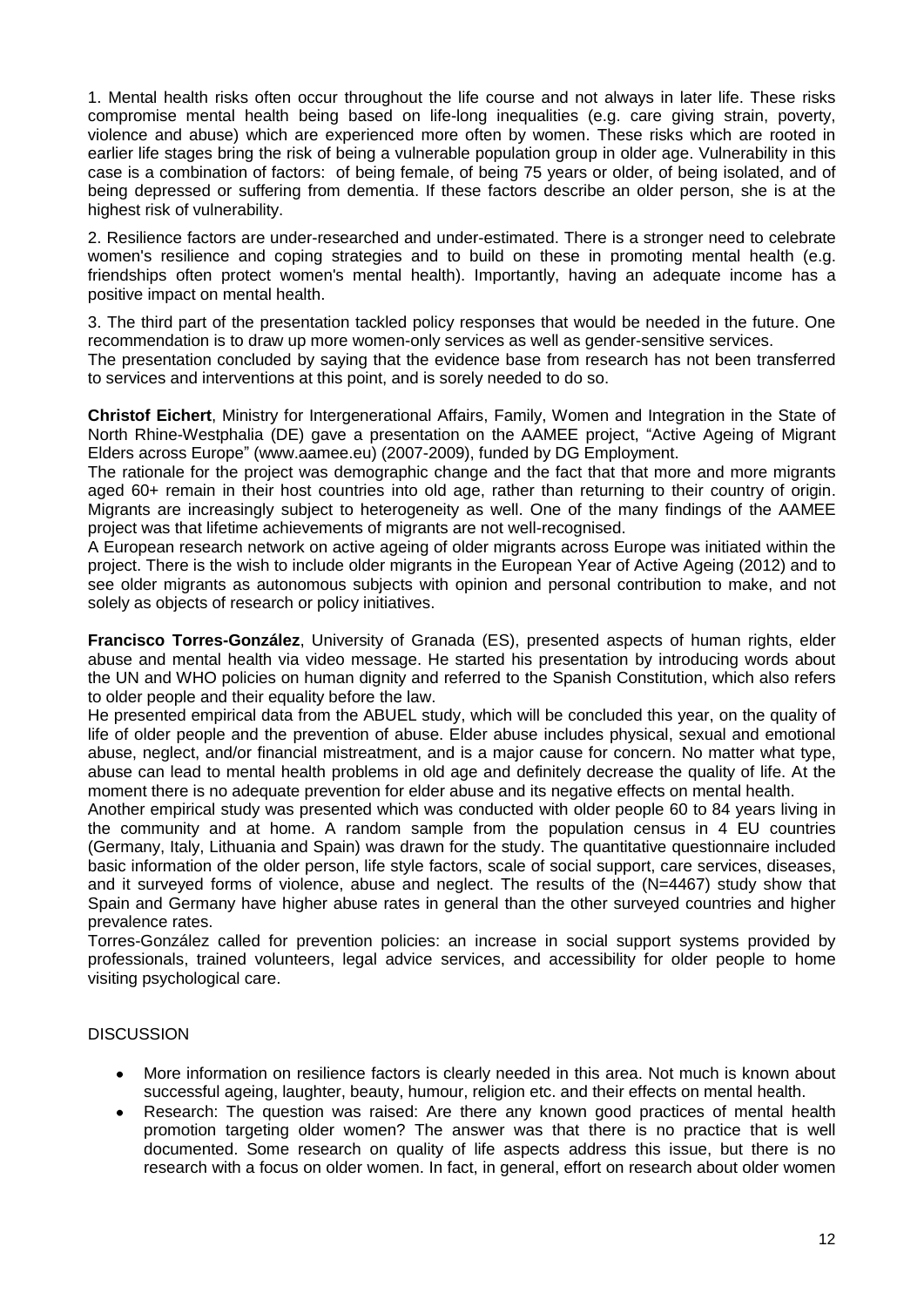is lacking. We do not know enough about resilience factors in older women's mental health or what they find valuable in mental health.

- It was raised that society is not ready to welcome older people and especially older migrants;  $\bullet$ mistrust dominates and the gratification of living in society is low for these groups. How can older people and older migrants get more positive recognition?
- Intervention strategies for mental health in older people are not enough, a policy strategy is needed.

#### **15:50 – 17:20 | PARALLEL SESSION 3 Prevention of mental disorders**

**Gerd Naegele**, University of Dortmund, Institute of Gerontology (DE), and **Raluca Nica**, Director of the Romanian League for Mental Health, chaired the parallel session about "older people in vulnerable situations". The presenter welcomed the speakers of this session.

**Roland Van de Sande**, General Secretary of the European Association for Psychiatric Nurses – HORATIO, and **Ivan Doci**, psychiatrist and governmental expert of the Slovak Republic, chaired the parallel session on "Prevention of mental disorders in older people".

Van de Sande talked briefly about the important role of nurses in Europe for prevention, through providing continuity of care, implementing psychosocial interventions and assisting in medication management. He also mentioned the increasing threat of workforce shortages for nurses in Europe. The chairs welcomed the speakers of this session.

### PRESENTATION

**Diana De Ronchi**, Director of the School of Psychiatry, University of Bologna, Italy, gave an outline of the problem and rationale for the prevention of mental disorders and suicide among older people.

Given the ageing of the European population and the need and benefits of maintaining productivity in later life, disabling conditions such as cognitive decline, depression and anxiety need to be addressed. There is a high prevalence of mental health problems (especially symptoms of depression and anxiety) among older people, with figures over 30%, and an increase in onset of new problems with increasing age. Mild forms of depression and anxiety become progressively worse unless detected and treated, and there has been only moderate success in treating severe cases of these disorders in older age groups. Therefore, there is a pressing need for effective prevention and early intervention to avoid the negative consequences: reduced quality of life, severe disability, increased mortality, and high social and economic costs. Research has shown that incidence of suicide is also high in this age group and a cause of unnecessary suffering and loss.

The link and co-morbidity between physical/neurological and psychological disorders (for example, depression with coronary heart disease or dementia with depression) provide further reason to act to prevent mental disorders and reduce dependence.

Prevention of mental disorders in old age is possible, through interventions aimed at modifiable risk factors, but prevention efforts must be focused on the whole life-span, not only later life. Furthermore, it is important to negate claims that nothing can be done to alleviate the suffering of older people with mental health problems and to combat ideas that reduced well-being form a natural part of aging. Latelife depression remains under-recognised and undertreated. The use of guidelines and standardised screening instruments, for use in a number of different settings, may improve this. Mental health is everybody"s business, including that in later life.

### RESPONSES:

**Constantinos Prouskas**, from the Greek NGO "50plus Hellas", gave a presentation on the current situation in Greece and issues affecting implementation of action to prevent mental health problems. He started by highlighting that Greek women have particularly poor mental health status, with prevalence of mental disorders two times that found in Greek men. These inequalities persist into old age and are exacerbated by a number of factors.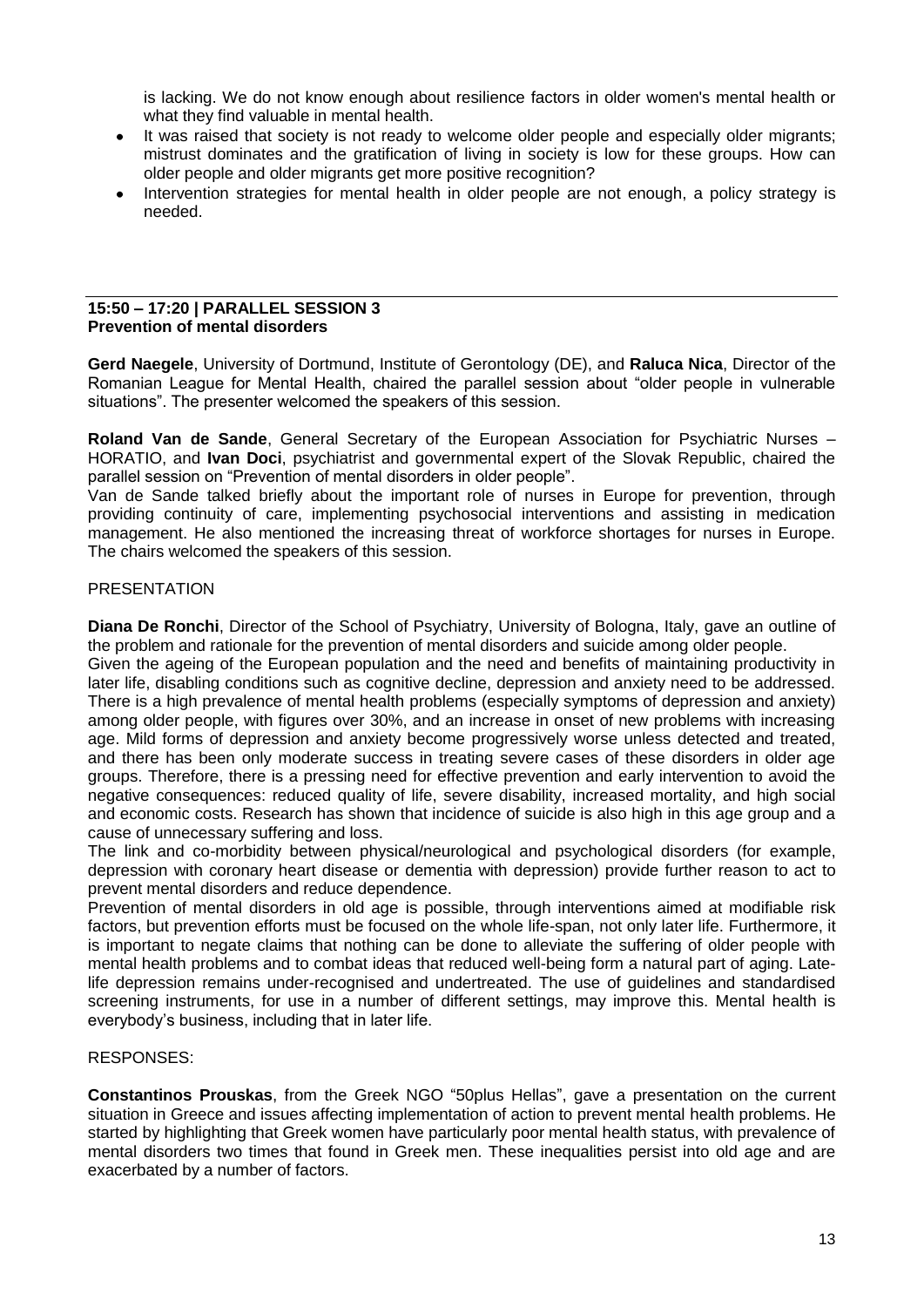The Greek services for mental health in this age group are under-developed and have been further affected by the economic crisis, with existing services needing to act as advocates to protect the rights of older people to autonomy and support. Some services, such as KAPI – social clubs for older people, are provided by the state. These are in high demand, but there is no evaluation of their impact or effect in reducing mental health problems. Families are largely supported by NGOs, for example, the Alzheimer's' association.

50+ Hellas, which participated in the European FP6 project INTERLINKS, provides information on healthy aging and services available to older people, as well as IT learning and first aid training, which are popular. In addition, 50+ Hellas tries to act as an umbrella organisation and foster greater cooperation between NGOs in the field.

There is a need in Greece to increase communication between service planners and elderly people or their carers, so that there needs can be met. This is hampered in part by the long tradition of home family caring in Greek culture, which means that the voice of families needs to be heard in lobbying for services and support from the state.

**Mikkel Vas**, General practitioner and researcher at the University of Copenhagen, Denmark, discussed the policy of obligatory home visits in Denmark as a means to early detection and prevention of mental health problems. Home visits have been offered to all people over 75 in Denmark since obliged by law in 1998, and have since then been found to be evidence-based as reducing disability in the Danish context through retrospective studies. In 2005, for financial reasons and to maximise returns, the law was amended to target only those older people who were not already disabled.

It was and is completely up to the municipality to decide the content of the visit, the type of professionals to carry out the visits, and how to organise the preventive programme. The visits are usually carried out by district nurses and take the form of a structured conversation, dealing with practical issues in daily functioning and how to manage everyday life. The visits are not medically oriented, although identification of warning signs (e.g. tiredness of daily living, reduced social activity) can result in referral to a GP.

With respect to mental health problems, home visits contribute to:

- Early recognition of dementia symptoms
- Recognition of depressive symptoms
- Recognition of symptoms related to adverse drug reactions and/or side effects
- Recognition of symptoms related to neuropsychiatric syndromes and somatic disease (delirum)
- Recognition of drinking problems and
- General health promotion initiatives stimulating social inclusion and participation preventing mental problems

In parallel, GPs receive training encouraging them to adopt certain principles with older patients: to take a referral from a preventive home visit seriously, to think twice before saying 'it is age', and to incorporate the 5 Ds (Disease, Depression, Dementia, Drugs, Drinks) into usual clinical practice. In 2006, a contract to provide GP home visits as follow-up was also obtained. This follow-up is vital to ensure success and lack of it caused similar UK scheme to be abandoned. Evaluation of the scheme has found it successful in reducing functional decline and as cost-neutral, but interdisciplinary education must be ongoing and based on simple messages and professional routines respecting local healthcare cultures.

**Petronella. J. (Nelleke) Van 'T Veer-Tazelaar**, from VU University Amsterdam, The Netherlands, presented the Dutch programme for stepped-care prevention of anxiety and depression in later life. She outlined the clinical and economic rationale for a stepped care approach: because less intensive forms of intervention are tried first, the stepped care approach is economically parsimonious and also often more acceptable than full-blown treatment as a first step. The approach also avoids over-medicating older patients. Assessment is carried out at 3-month intervals by district nurses, with options of placement in a 4 step algorithm of referral for treatment with a number of different professionals:

- 1. Watchful waiting
- 2. Bibliotherapy provided by a district nurses
- 3. Problem solving treatment with a community psychiatric nurse
- 4. Medication

The cumulative incidence rate of depressive or anxiety disorders was halved by the indicated prevention intervention, with effects sustained over 24 months. Furthermore, the programme is economically affordable, with Preventive Stepped Care costing an average of € 563 per participant in the Dutch health system.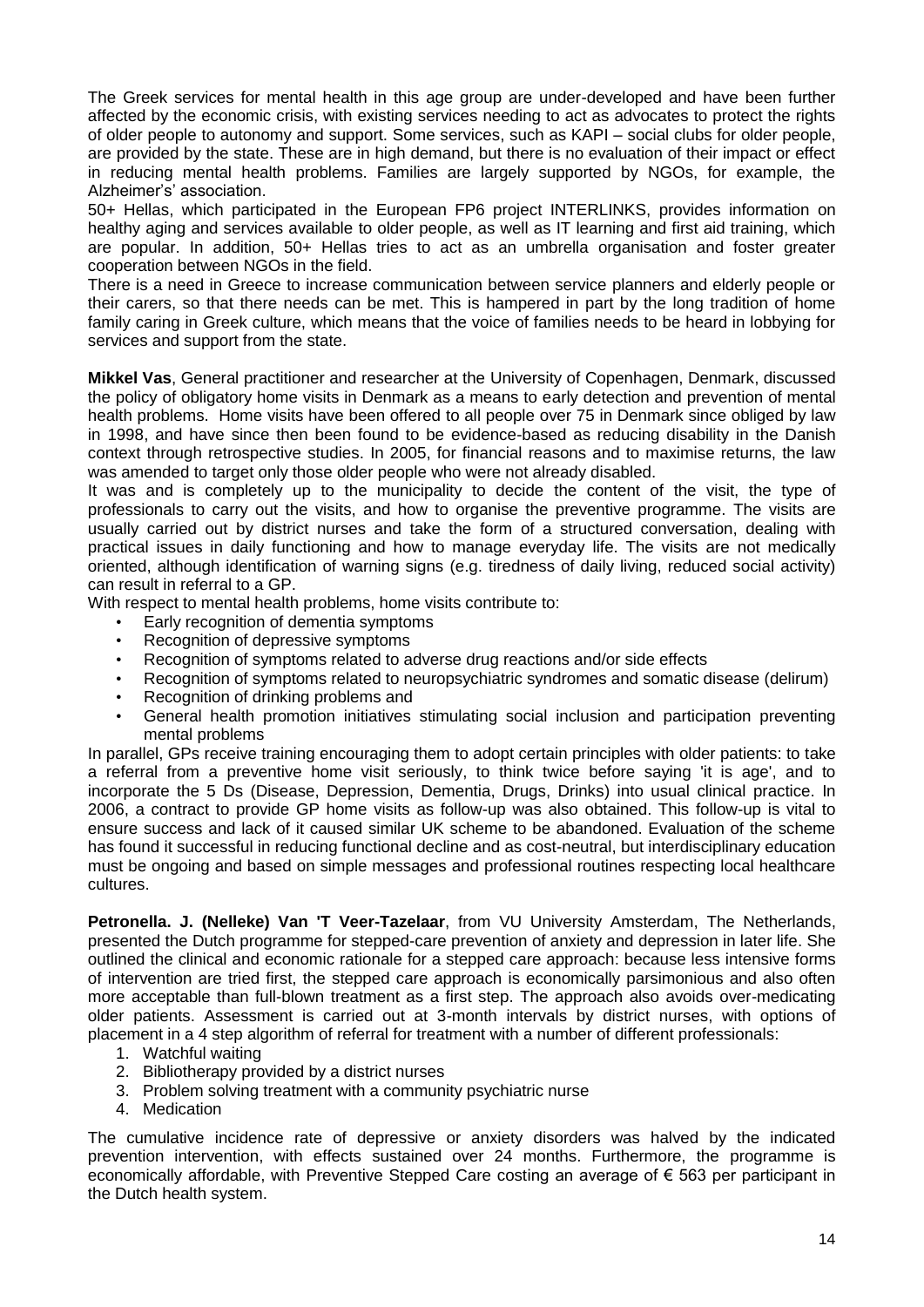### **DISCUSSION**

Points raised in the discussion for this session included:

- There is a need for mental health programmes and action plans to include actions to focus on the recognition and correct treatment of people with dementia, given that only 10% receive correct drug treatments for their condition. Diagnosis of early phases of dementia and treatment of vascular dementia. also needs to be improved.
- $\bullet$ Doctors' training: greater emphasis should be placed in curricula on prevention and holistic approaches to treating older people
- Whilst women are more susceptible to depression, there is a greater difficulty in interesting men  $\bullet$ in activities which might prevent loneliness and depression.
- Care homes: one aspect of prevention which has not been mentioned is love and affection in the attitudes of those who interact with older or very old people. This basic need for tenderness and affectionate contact is often overlooked and absent in care homes and could go a long way to preventing depression. The importance of affection and non-pharmaceutical interventions was emphasised.
- Prevention of loneliness: the home visits in Denmark are not intended to be the solution to  $\bullet$ problems of loneliness, although older people may be referred to social centred through the visits.
- $\bullet$  . It was highlighted that the cost-effectiveness rationale for preventive action is a strong political motivator and effective tool in advocating for programmes and policies financed by the state. Intersectoral dependence, initiated through a policy such as that for home visiting, also has a positive effect in keeping political will strong. A snowballing effect on the acceptance of the visits also means that it has gathered local support and reached good levels of acceptance (around 60% uptake). This also increases lobbying effect.

#### **17:45 – 18:45 | PLENARY SESSION 4 Feedback from the parallel sessions**

**Dolores Gauci**, President of GAMIAN Europe, and **Kevin McCarthy**, "Public Health" Sector, DG Research, European Commission, chaired the last session of the first conference day, in which feedback from the parallel sessions was provided to all conference participants. Three session rapporteurs summarised the preceding parallel sessions for the whole conference audience.

#### SPEAKERS: SESSION RAPPORTEURS

**Gary Wilson** (UK) reported back on parallel session 1 on mental health promotion.

**Charles Pull** (Luxembourg) reported back on parallel session 2 on vulnerable situations.

**Raymond Xerri** (Malta) reported back on parallel session 3 on prevention of mental disorders.

### **DISCUSSION**

Which issues are in additionally important?

- Vulnerable groups: It was again highlighted that human mental health status and in particular that of men and of women is variable. Therefore different interventions must be created (e.g. concerning suicides of men and women) to accommodate these differences. We have to address the specific needs of the vulnerable groups. Human rights and the United Nations should form a part of the discussion.
- Culture: Cultural aspects such as dancing and singing, leisure and pleasure could be added to  $\bullet$ the discussion of prevention and promotion. A good laugh is healthy and can have profound beneficial effects.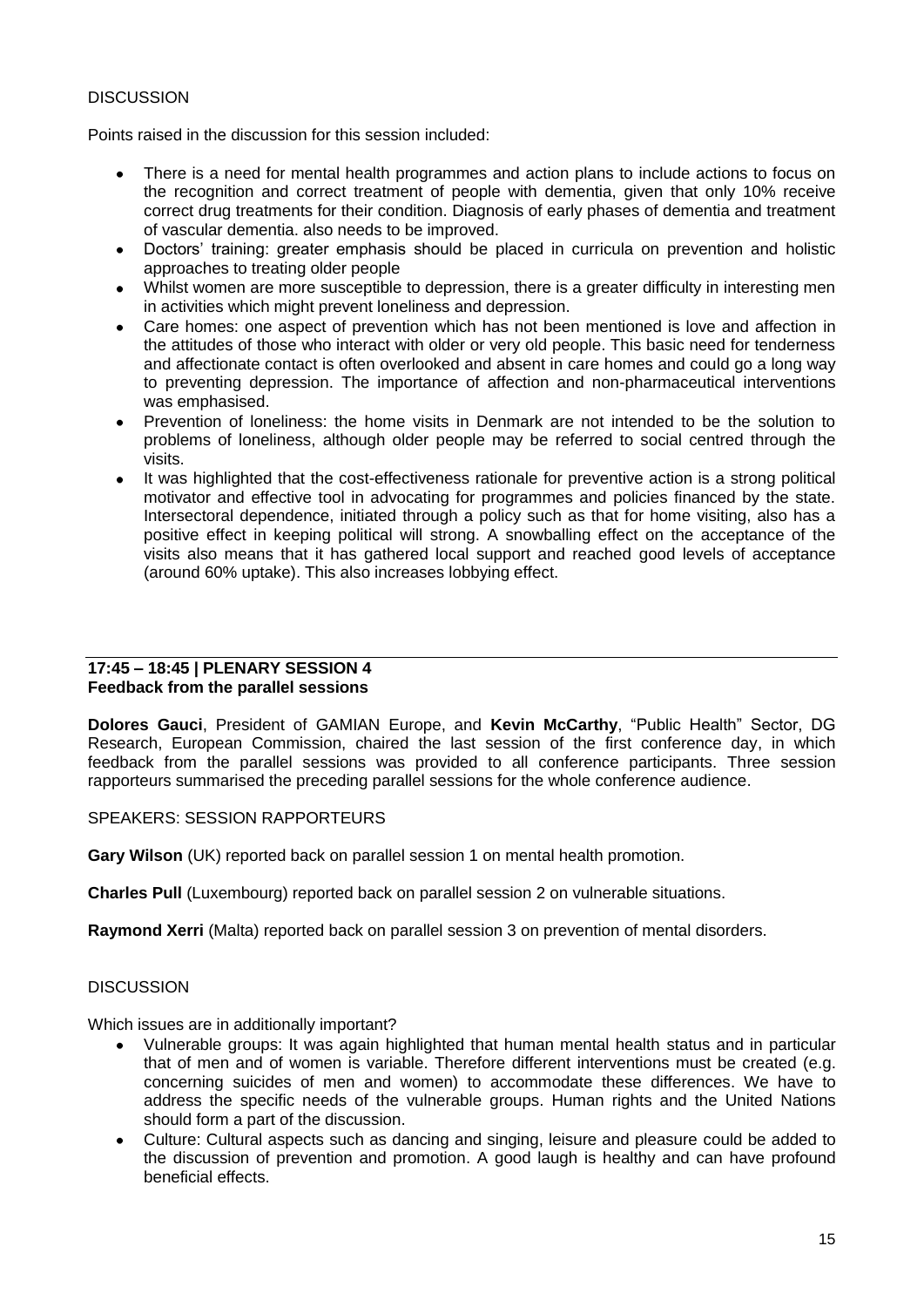Working conditions: the retirement age will go up in the future and we need to work longer. Hence there are pressing reasons to provide good and healthy working conditions and it is important to maintain the functional capacity of workers and to maintain their mental health.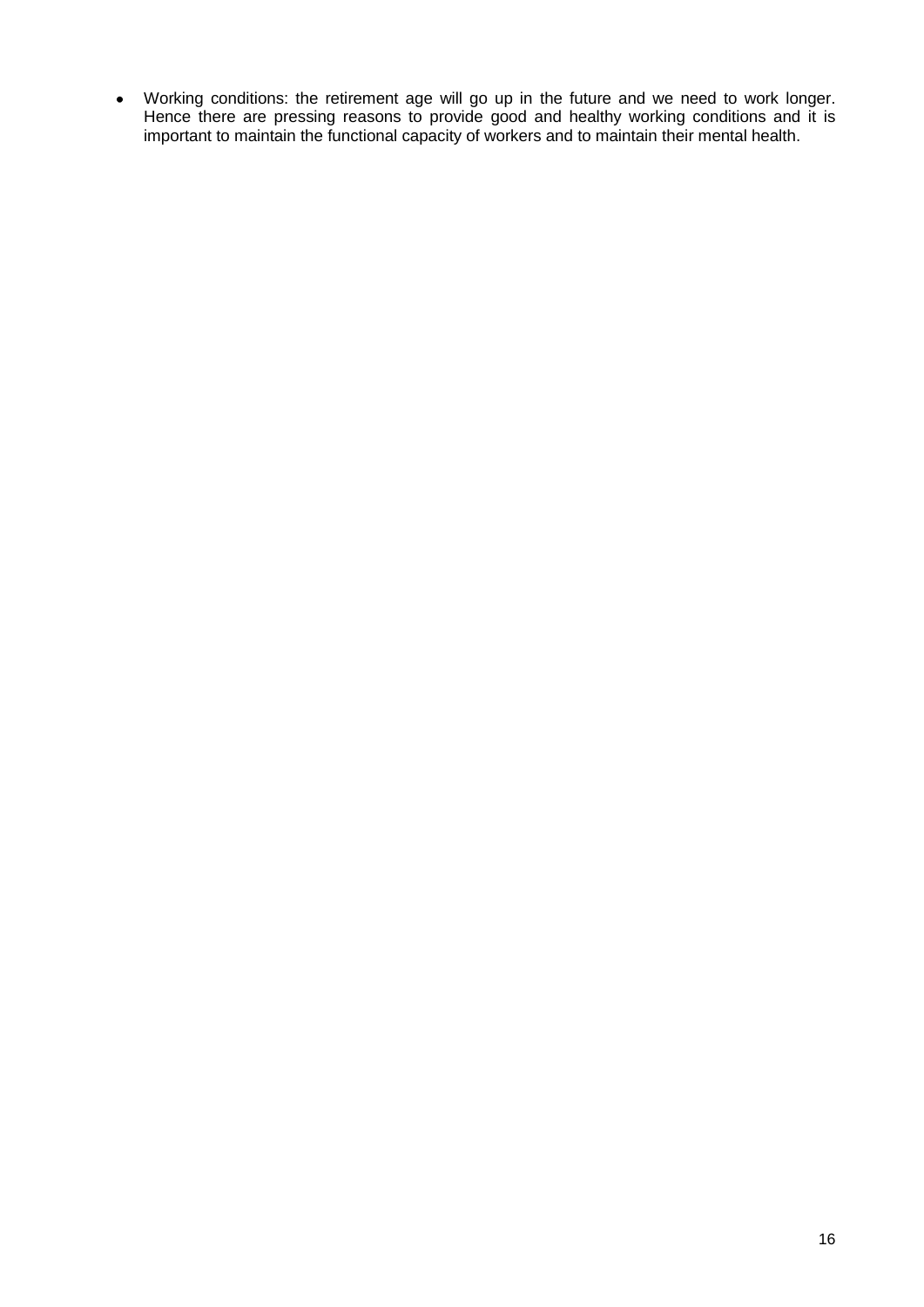#### **9:00 – 10:30 | PARALLEL SESSION 4 Care and treatment systems**

#### **CHAIRS**

**Stijn Jannes**, Mental Health Europe (MHE), chaired the fourth parallel session on care and treatment systems. Unfortunately the co-chair **Johan Ten Geuzendam**, Head of Unit "Integration of People with Disabilities", DG Employment, Social Affairs and Equal Opportunities, European Commission, and one speaker **Andreas Winkler**, Medical Director of Rehabilitation Centre Pirawarth, Austria, were not able to attend the conference.

#### PRESENTATION

**Raimundo Mateos**, President of the Spanish Psychogeriatric Association (Spain), gave a presentation on "Principles of psychogeriatric care and community services. The perspective of Spain and Mediterranean countries". He talked about basic concepts in psychogeriatric services, the Spanish health and social services and about psychogeriatrics in Spain.

He drew on Article 14, 84, 86 of the UN Report of the Second World Assembly on Ageing (2002), as well as the WHPA/WHO Consensus Documents.

Basic concepts in psychogeriatric services should have a holistic character, building on a bio-psychosocial model. In addition, interdisciplinary teamwork must take place in which clinical activity should be based on a comprehensive evaluation and consider the caretaking of the patient. Moreover he highlighted that there should be professionals exclusively devoted to older people and that different services must be coordinated.

Talking about the Spanish system Dr Mateos showed basic demographics about ageing in the country. The development of 17 autonomous regions in the Spanish health system are described by several Spanish laws. Care for older people with mental disorders is provided by the health and social system, by the "welfare-health service" and by the private sector, with specific policy added in each autonomous region. Furthermore, the training of professionals in geriatric psychiatry in Spain was discussed.

In the conclusions the increasing need of psychogeriatric care in Spain and the progressive growth in geriatric psychiatry was mentioned. But psychogeriatric models exist only in few autonomous regions which indicate the need of a plan of coherent development including the provision of education in psychogeriatrics.

### RESPONSES

**Andrzej Kiejna**, Department of Psychiatry, Wrocław Medical University (Poland) spoke about "Caring for older people with mental disorders in European new member states" and started his presentation with an short overview of the situation concerning older population in the EU-27 member states. Older people are the main consumers of health care and this – due to the demographic shift and the rapid increase of numbers of older people until 2060 – will rise in the future. In the coming decades the consequence will be a high prevalence of mental disorders in older people, and concurrently a weakening of the workforce and reduced resources for mental health. He foresaw an "upcoming crisis in geriatric mental health care".

The speaker analysed the reforms taken in mental health services in various new MS (Poland, Estonia, Latvia, Lithuania, Serbia) and deduced that none of the programmes make a direct reference to old age psychiatry.

For a better future for older people, increased efforts in ageing research and practice from various centres are needed. The consensus report of European Summit on Age Related Disease held under the French Presidency of the European Union (11-12.09.2009, Wroclaw, Poland) is an example and gives a brief overview of the European situation in research, health promotion, preventing actions and clinical care for older people.

The main recommendations for future actions were the following:

training of public health professionals and academics should routinely incorporate clinical gerontology as a core component of undergraduate and postgraduate curricula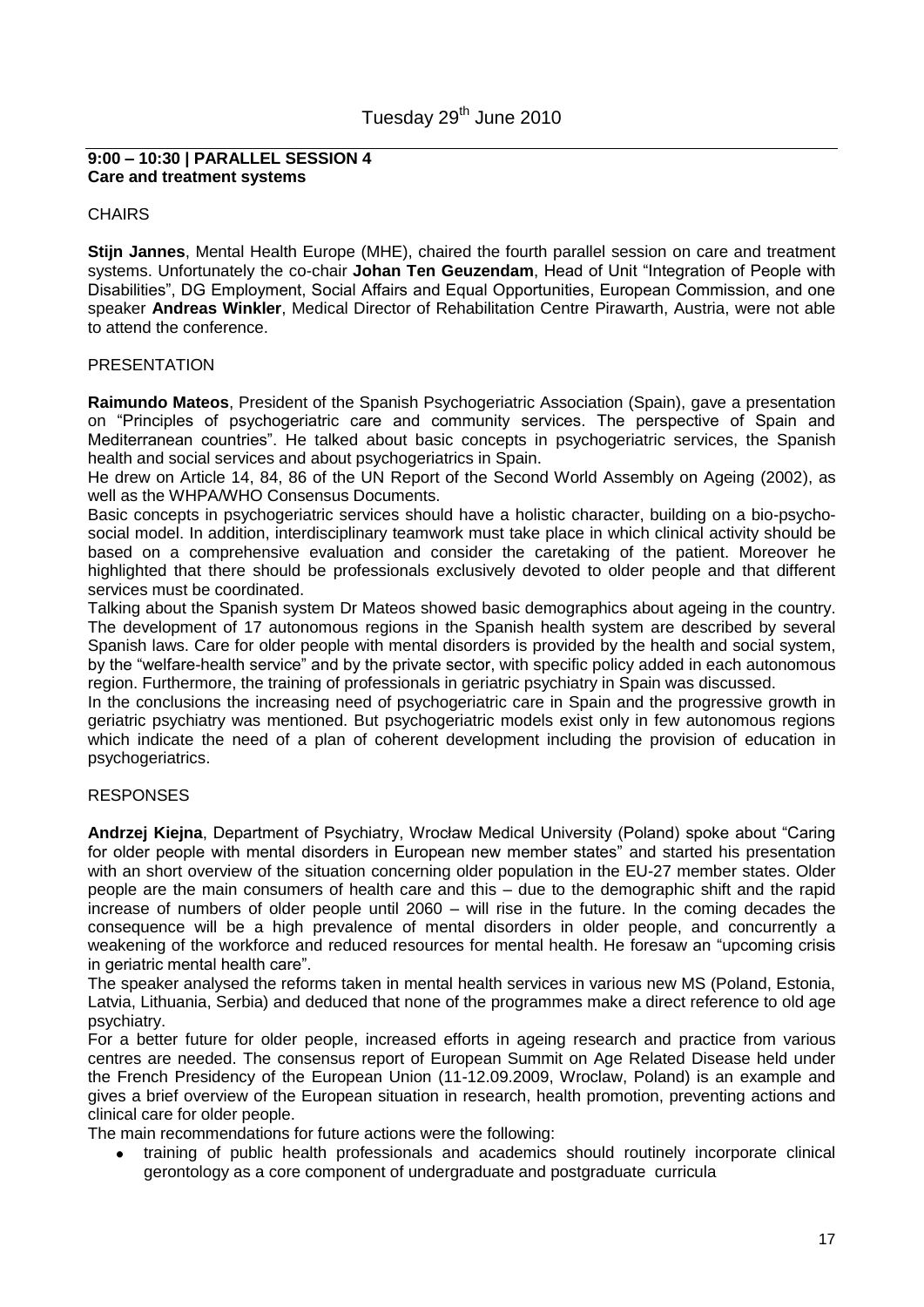- multidimensional comprehensive geriatric assessment should be made available to older  $\bullet$ people with the objective of restoring and maintaining the highest possible level of independence (physical and mental autonomy)
- treatment should be based on needs assessment through bio-psycho-social model, informed by modern gerontology principles
- health care facilities should protect older people against discrimination, marginalisation and  $\bullet$ malpractice
- informal caregivers should be supported emotionally, socially, financially and should have access to support services

Collaboration on national and international levels should be prioritised, in order to jointly establish and promote new directions in older people"s health care. The future collaboration between European countries might be achieved through: gathering information about the state-of-the-art with respect to epidemiology of mental disorders in older populations; information on the quality of services provided by Eastern and Central European countries; dissemination of information and good practices; development of formal regulations with respect to old age psychiatry and; preparation of guidelines on educational programmes for psychogeriatric personnel.

**Gabriel Ivbijaro**, from the World Organization of Family Doctors (Wonca) – Working Party on Mental Health, presented joint work between the UK NHS in Waltham Forest, East London, and NGO Age Concern in his presentation, "A partnership model addressing loneliness and developing social activities among older people".

There is a problem of isolation and loneliness in older people and there is a need to better use available resources by the local health providers collaborating with local NGOs. Primary care for mental health must be supported by other levels of care, and in this sense Age Concern and other NGOs can be a useful resource bridging informal community care and primary services for mental health.

The local NHS healthcare provider in Waltham Forest supports approx. 250,000 people with a high level of deprivation: 11 % are aged 65 and over, 36 % of the population are from black and minority ethnic communities (about 100 different languages), 31 % of pensioners live alone and about the same are income-deprived. 60 % of people over 65 report having a limiting long-term condition.

Severely excluded people aged 50-64 can be characterised as having a high probability of having longstanding illnesses or disabilities, high levels of depression, and mobility and memory problems which all worsen with increasing age. Moreover many excluded older people suffer from severe loneliness (17 % report having no-on to confide in).

Traditional general practice is unable to address this problem, resulting in the presented partnership. The case finding programme is a proactive approach to identify older people who are not necessarily in touch with health a social services. It is effective if questionnaire response is high. It is also preventative because it refers older people to appropriate services before a preventable deterioration, accident or crisis occurs. In addition it highlights the important role that the local voluntary sector can play in transformation.

A summary of the project (2002-2009) was presented: 44 % of all older people aged 65+ in Waltham Forest have been sent questionnaires and more than a quarter of those have been referred for Single Assessment. Over 3,000 older people received services following Single Assessment, over 70% of these were provided by the voluntary sector. The preliminary data collected so far indicate that social isolation is related to high consultation rates both, face-to-face, by telephone, using GP domiciliary consultations and attendance at local General Hospital A&E Departments. The social intervention provided by Age Concern is valued by the target population.

### **DISCUSSION**

- Geriatric psychiatrists are much needed but the discipline is not seen as an attractive one and numbers are decreasing. There is also a lack of education in the field of psychogeriatrics and specialists in the countries and regions. There is a need to develop training and training programmes for all professionals in the field and to encourage universities to provide training programmes.
- Isolation: Social isolation is often related to alcohol abuse and this must also be addressed by  $\bullet$ the care and treatment systems.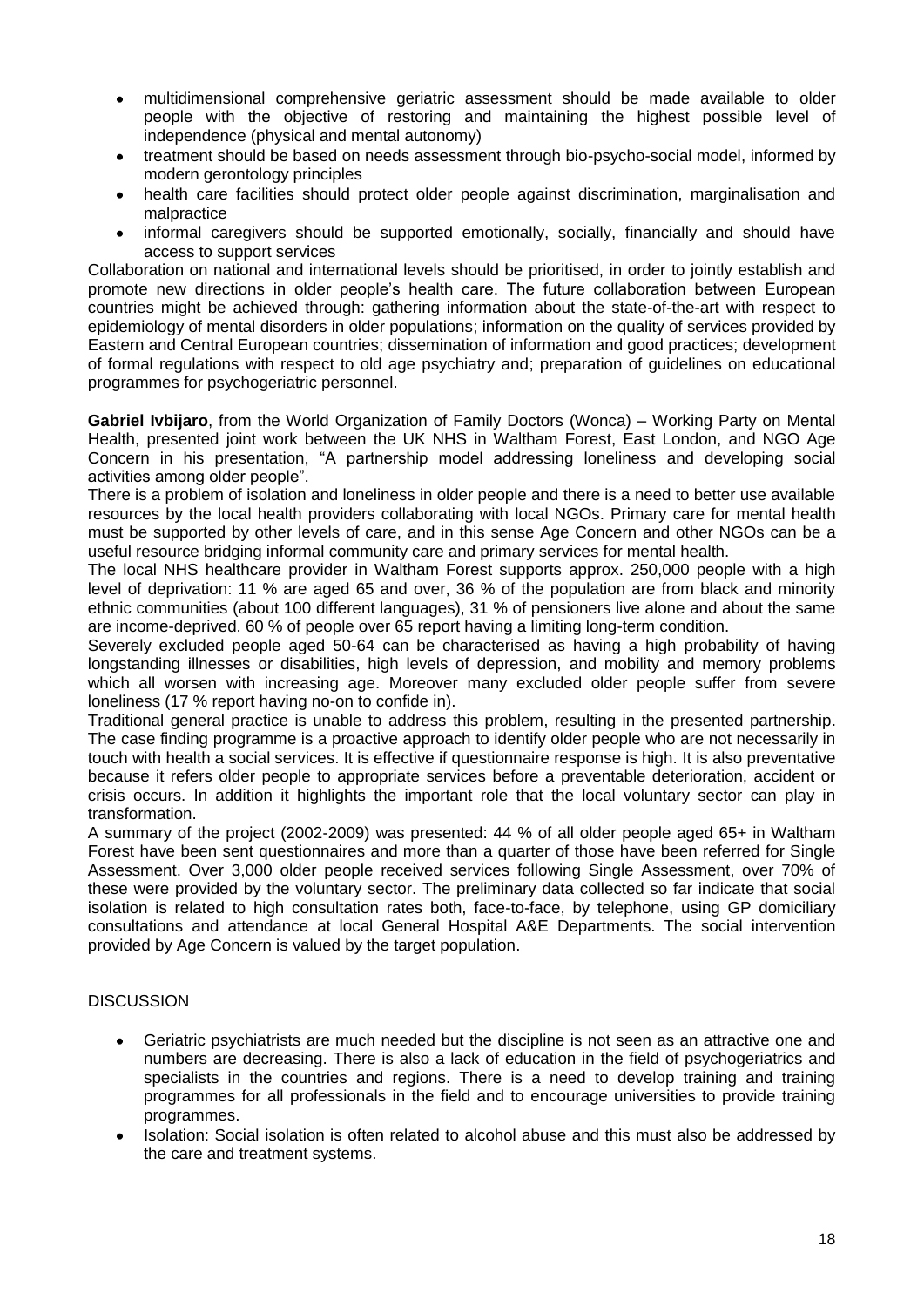- Manuals and guidelines for mental health in primary care exist and are still being further  $\bullet$ developed (e.g. by IMHPA and WHO). More GPs are needed in future and a team including social workers, geriatrics etc. are needed.
- Specialists are needed but a way also has to be found to apply the specialist knowledge in different care and service settings. This requires greater collaboration between NGOs and academics with the health authorities (e.g. professionals, stakeholders, NGOs, etc.) because there is much to be learnt from different approaches.
- Long-term care must include all disciplines but also family members.  $\bullet$
- An important issue is an improved collaboration of EU countries for better dissemination of information and good-practices. Create formal regulations. Create EU guidelines on educational programmes for psychogeriatric professionals.
- There was a proposal to involve the ministries of finance, as the political actors most likely to bring about change, not only the health policy makers. We have to make the case and we have to show the productivity of older people in the society. Maybe then they will listen and a change is maybe possible. In addition we might consider social marketing as a technique which is about how to sell ideas instead of products which means to package the information in another way. We have to rethink the way and the approaches to how decisions are made.
- Access to mental health services: Most of the people do not make it to the mental health care services. The access is a problem. Should we not get more familiar with the needs of the older people themselves? Is it not more about social health which suggests a more holistic approach? An innovative approach is to allow older people to connect to the communities and with other professionals in the field. Very little research is there on how to implement the guidelines and the knowledge in the practice. Medication is a good example: it is easy to give older people pills but we need more to think about holistic approach (e.g. counselling).

#### **9:00 – 10:30 | PARALLEL SESSION 5 Informal carers**

### **CHAIRS**

**Jean Georges**, Executive Director of Alzheimer Europe, and **Mojca Zvezdana Dernovsek**, WHO National Representative of Slovenia, chaired the parallel session 5 on informal carers.

### PRESENTATION

**Robert Anderson**, president of EUROCARERS and head of Living Conditions research in EUROFOUND, gave a presentation on informal carers and how they manage relationships within the family. A main question was: What can other stakeholders do to support informal carers (e.g. government, employers, formal providers)? 80% of care is provided by unpaid carers, mainly women aged 45+. About 6 million informal carers provide care worth estimated 23 billion pounds in the UK alone ("economic value of care"). While the role of carers becomes more and more visible, action still has to be taken in terms of policies for:

- $\bullet$ employment
- social protection
- equal opportunities
- health

The presenter talked about risk factors for burdening carers, like poor health, reduced hours for paid work and subsequent financial strain, lack of support from own networks and professional networks. He concluded by calling for more work on counselling, security of income, advocacy, and opportunities for social participation for informal carers.

Another question he raised was: Where are carers in EU policy? Which place do they have in the EU social protection agenda, in DG Research, or in social inequalities in health?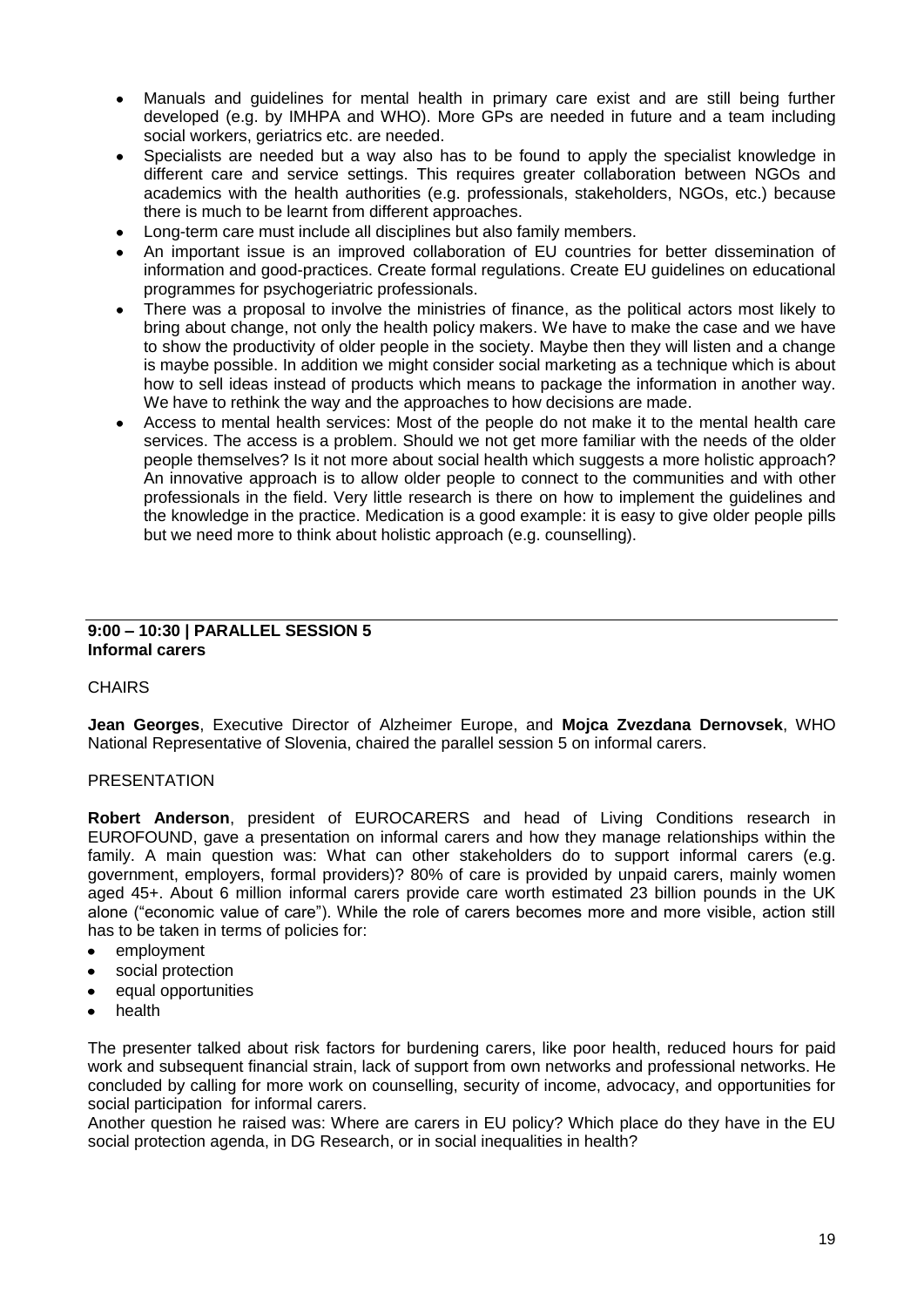#### **RESPONSES**

**Ursula Brand**, Board Member of EUFAMI (DE), gave a presentation on the role of families in caregiving. She started by presenting EUFAMI which was founded in 1992, based in Belgium and established in 28 countries. One of the central aims of EUFAMI, amongst many others, is to increase the level of support to caregivers.

Many older people suffer from mental illness and are cared for by informal carers. The carers are mainly between 40 and 60 years old (i.e. in their working life, pre-retirement or early retirement). Every caregiver undergoes a certain journey as a caregiver, through the initial shock, fear, trying to cope, frustration, isolation, becoming active, seeking information, and new strength found through communication and personal experience.

The needs of informal carers are someone who gives hope, someone to turn to, emotional support, respect, and choice. Challenges are encountered daily, mainly in the disruption of family life, lack of information on support, stigma, and social isolation.

The speaker pointed out differences between caring for someone with mental health problems and neurological disorders such as dementia. Mental health problems often set in at an early stage of life, depriving the sufferer of a full and disability free life, whilst dementia, though also devastating, has a later onset and sufferer and carer may have more time to form resilience.

There is a strong need to nurture a culture of sibling carers, a better cooperation between psychiatrists and medical staff, and quality information for families.

In conclusion, the empowerment programme PROSPECT was presented which provides training courses for informal carers.

**Matthias von Schwanenflügel**, Head of Directorate "long term care" in the Federal Ministry of Health (DE), gave a presentation on the German long-term care system affecting approx. 1.7 million family caregivers. Family caregivers should have threefold benefits, namely: financial support, counselling and social support by interventions.

The presentation included interesting figures, such as that 45 % of informal care being rendered by spouses, 33 % by daughters and daughters-in-law, 21 % are over 65 years.

The presenter continued by addressing insurance coverage of informal carers and explaining the German "Caregiving Leave Act" (implemented in 2008), which guarantees up to 6 months of social security coverage for informal carers in Germany.

The presentation concluded by saying that care without informal care is impossible and that low threshold services should be broadened and offered more widely, such as group care, circles of helpers for caregivers to take a few hours off, day time care and courses for informal caregivers.

**Jesús Norberto Fernández**, Dependency Law deployment Sub-Director, IMSERSO Spanish Ministry of Health and Social Affairs (ES), gave a presentation on the Spanish Dependency Law (2007). An entry question was how to find a good balance between formal and informal care. Of the 578.953 older people receiving informal care, 35% suffer from a mental illness and 50% are over 80 years old.

The presentation explained how informal carers are protected by the Spanish Dependency Act and social security. The conclusion was a clear call for better cooperation between health and social care in the future.

### **DISCUSSION**

- Reaction from Spain: We have to get rid of the penal code in the Spanish law and include tax  $\bullet$ benefits and income protection for informal carers.
- $\bullet$ One prevailing problem is that services and budgets for informal care have been cut back due to economic crisis.
- Example of good practice: In Austria there has been a political platform of informal carers since  $\bullet$ the beginning of 2010 which for the first time organises informal carers in the political arena.
- Professionalization of informal care: there was a doubt as to whether this would not have  $\bullet$ severe financial knock on effects in societies.
- The point was added that informal care cannot and should not replace or compete with  $\bullet$ professional care, both being necessary and complementary.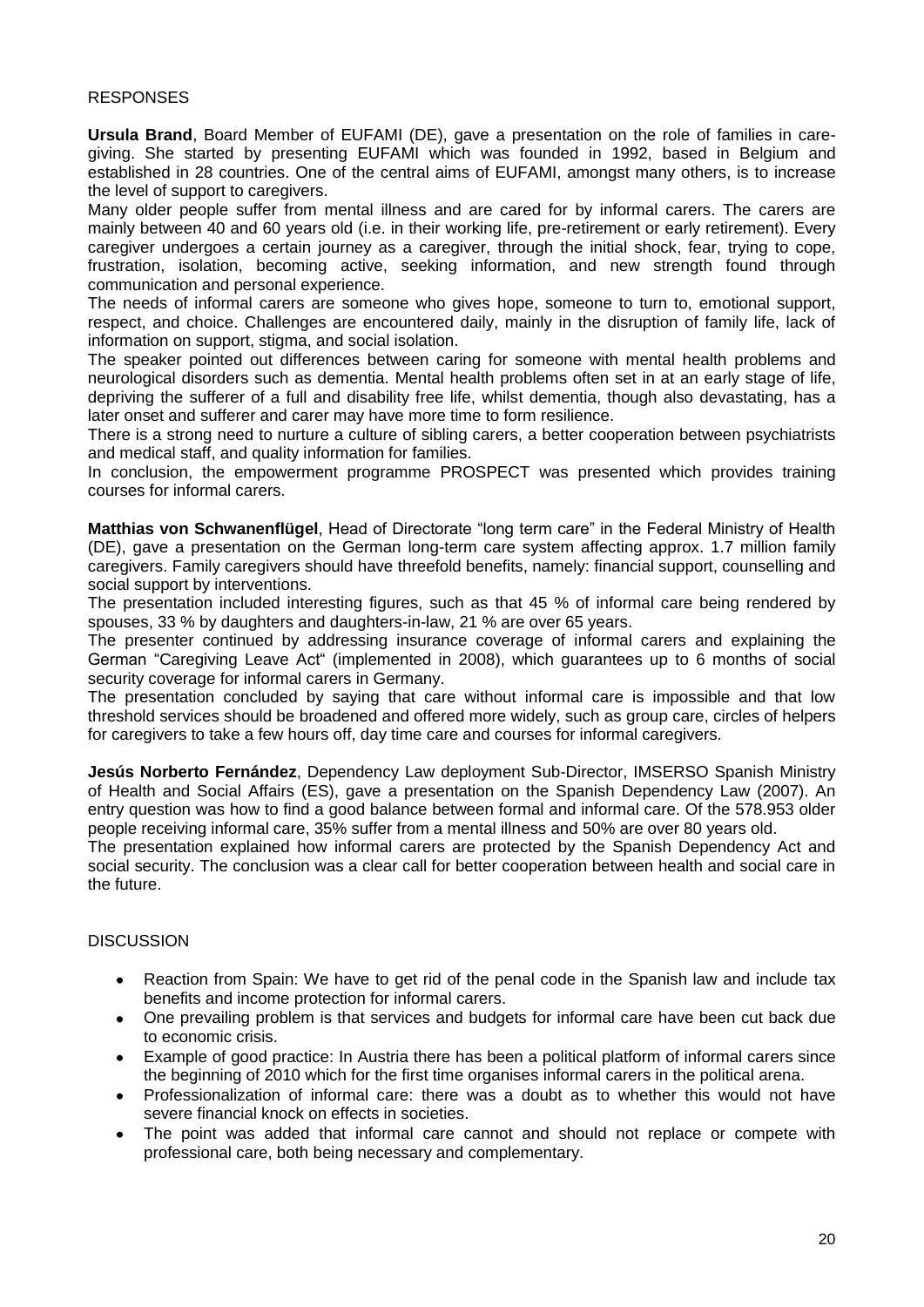- Care-giving needs to be maintained, but it is increasingly difficult to maintain a job while care- $\bullet$ giving. More work needs to be done on the work-life-balance of having a paid job and care giving at once, and how informal care can be sustainable.
- An additional point was the role of migrant workers in (informal) care. In a number of countries, care heavily relies on migrant workers. There is a need to tackle social inequalities resulting in inequalities in health and resources for care of older people. We need combined interventions for caregivers and the older person. We need to stop separating people from each other and offer more combined services and interventions for both.

#### **11:00 – 11:45 | PLENARY SESSION 5 Feedback from the parallel sessions**

### **CHAIRS**

The plenary session was chaired by **Tamas Kurimay**, Member State Representative for Hungary. He introduced to the session which has one speaker and two session rapporteurs.

#### **SPEAKERS**

**Fancisco Torres Gonzáles**, University of Granada (ES), reported back from the conference on "Quality of Life and Maltreatment of Elderly in Europe" which was held on the 28<sup>th</sup> June 2010 in Madrid. He reported first results from the ABUEL study, a multinational prevalence survey on elder abuse (n~4,500), which is supported by the Executive Agency for Health and Consumers (EAHC). The International Network for the Prevention of Elder Abuse defines "elder abuse is a single or repeated act, or lack of appropriate action, occurring within any relationship where there is an expectation of trust which causes harm or distress to an older person". Abuse can be categorised by type as physical, psychological/emotional, financial/material, sexual abuse and neglect.

The preliminary findings show a prevalence rate of 20 % of any type of violence over the last year, of which psychological/emotional abuse is the highest. Experiences of sexual abuse and neglect are higher among women than men. In addition, the prevalence of psychological abuse varies by country. Prevalence rates are in southern European countries are between 10-13 % (exception is Portugal with 22 %) and in other countries (Germany, Lithuania, Sweden) between 25-30 % indicating cultural differences in Europe.

In addition the perpetrator"s relation to the victim was analysed: Among psychological and physical abuse the partner very often the perpetrator whereas financial abuse and neglect is more often made by the child/children.

He concluded by saying that social support from family and friends, in terms of good quality of social relations, can promote healthy aging by strengthening resources of personal well-being and personal care in later life, thus providing also social integration and inclusion. However, abuse often occurs within the family, since care-giving can create multiple occasions for conflicts and, drawing also from existing difficulties in family relationships, sometimes can lead also to abusing episodes. Future studies on elder mistreatment should consider and try to detect this aspect in more depth.

#### SESSION RAPPORTEURS

**Marco Trabucchi** (Italy) reported back on parallel session 4 on Care and Treatment Systems.

**María Jesús San Pío** (Spain) reported back on parallel session 5 on informal carers.

#### **DISCUSSION**

There were no discussion points and therefore the chair closed the session.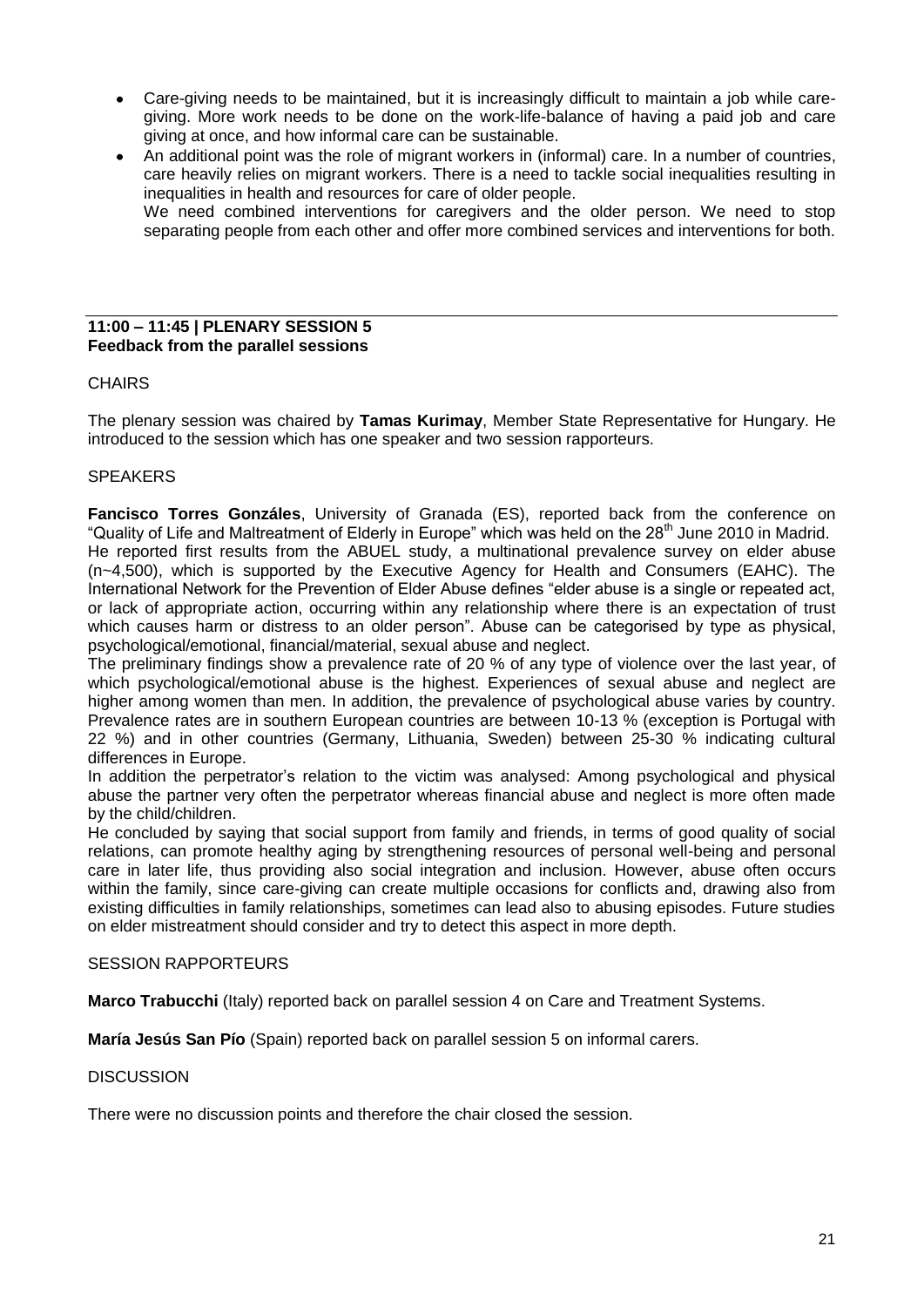#### **11:45 – 13:15 | PLENARY SESSION 6 Round Table: Conclusions from the conference and actions to be taken**

#### **CHAIRS**

The round table discussion was chaired by **Michael Hübel**, Head of the Unit "Health determinants", Directorate General for Health and Consumers (EC), and by **Concepción Colomer Revuelta**, Director, Office for Health Planning and Quality, Ministry of Health and Social Affairs (Spain).

It was mentioned that it was tried to bring together representatives of different areas and sectors in a round table discussion to cover the multi-faceted issue of mental health and well-being in older people. In the round table discussion each discussant was asked for one short statement about the next steps to be taken: What concretely can we do from your sector's perspective?

### **DISCUSSANTS**

**Jacques Van der Vliet**, Chairman of the Standing Committee of European Doctors (CPME) Mental Health Working Group. The CPME has a membership of over 1 million doctors in Europe, and has a working group on mental health, which is developing position papers on mental health in the workplace and mental health among older people.

He highlighted the importance of social inclusion and participation of older people, and gave possible measures to increase this. He outlined the rationale behind the development of good working conditions and the need to raise retirement ages alongside functional capacity. He urged us to acknowledge the value of experience and put effort into sharing knowledge and experience as a means to maintain meaningful place and activity and increase intergenerational solidarity. Finally, he summarised the next steps for CPME: a position paper from the working group; support and implement (inter)national policies and initiatives; increase pre- and postgraduate training in older people"s mental health to stimulate active role for doctors; try to bring about a change from a defensive reactive to proactive and positive approach to mental health and its promotion.

**Rocío Fernández-Ballesteros**, European Federation of Psychologist"s Associations (EFPA) raised following relevant issues: we need a change in attitude against older people, such as negative stereotypes (ageism). In addition, concerning ageing and development retirement themes, the prolongation of active life, forms of non-paid work of older people must be promoted. The psychological and behavioural determinants of active ageing (e.g. cognitive training and coping skills) – which should be more fully addressed by the background document – are listed in the WHO document. Last but not least, assessment and evaluation is needed. She pointed out that un-mandatory retirement will be needed in the future, since mandatory retirement is a threat to healthy and active ageing.

**Nessa Childers**, Member of the European Parliament, said that she had made many new contacts and learnt new information at the event. In future she will attend as many meetings and conferences as possible. As the chair of the Committee in the European Parliament in the mental health area she will promote the issue in the future. She will also advocate it in her own country (Ireland) by using her relationships in the media work but also as a politician in a political environment something different must happen. She mentioned that many politicians do not do advocacy, unfortunately. Her party is currently in opposition "but this will change in future". She promised to influence the national government and the EU parliament. She pointed out that greater liaison with the media has to take place in the future.

**Robert Anderson**, Head of Living Conditions research at the European Foundation for the Improvement of Living and Working Conditions, highlighted that research must be strengthened to show the evidence base for practice. Awareness and commitment is needed along with specific information for specific situations encountered by the variety of older people. There is still a lack of information about specific groups, e.g. about the situation of older spouse carers. Also, he mentioned that mental health specifically of older people and their carers are not topics covered in the EU 2020 Strategy. Information on the economic value of care is needed. Furthermore, we should ask what works for older carers, since there is a catalogue of missed opportunities of not reaching them at the right time and place. The bottom line is that we need the experience of older people and their carers and we need to exchange knowledge between actors. Which kind of research is needed? Europe can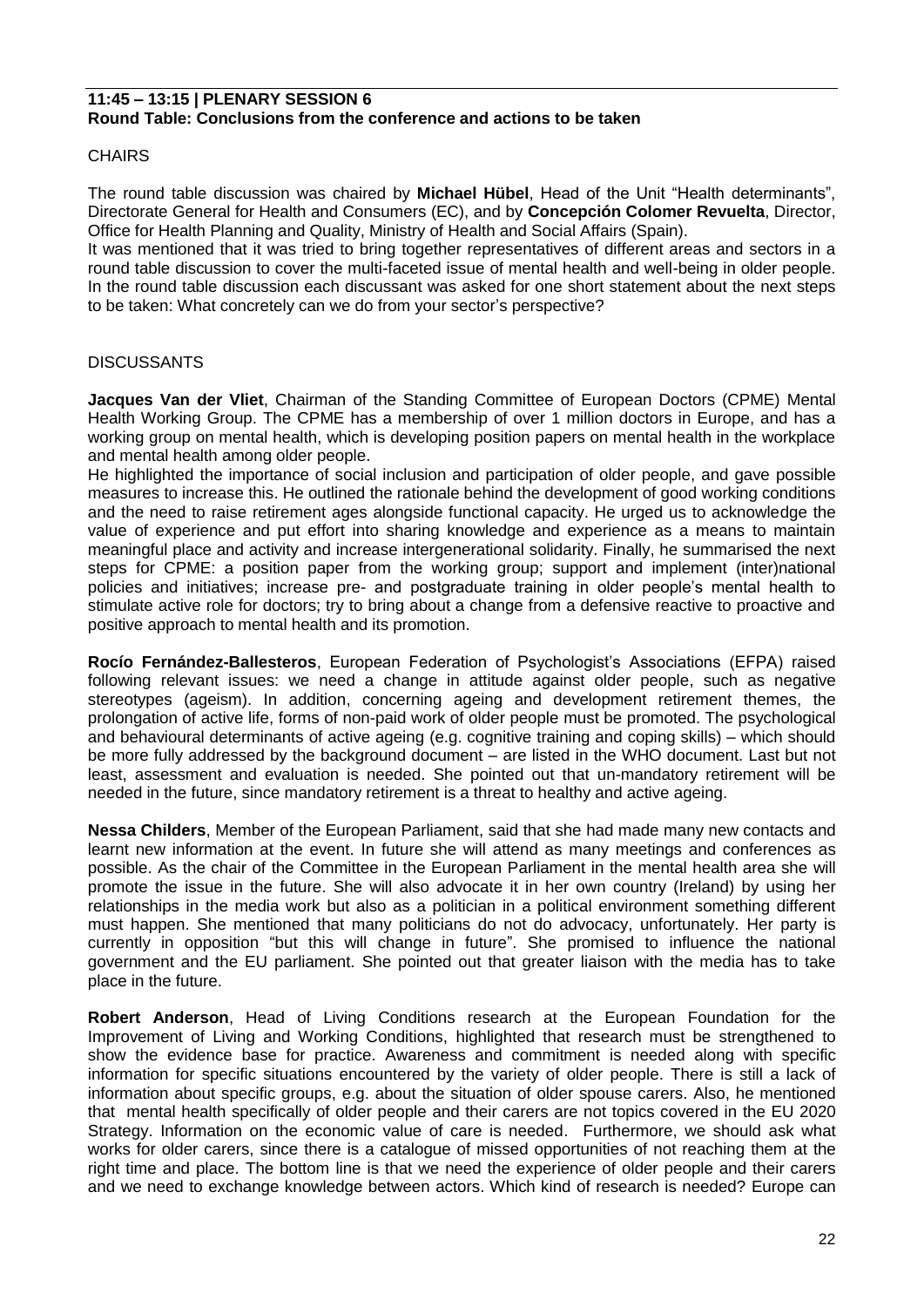be seen as a social laboratory and address questions on what works under specific conditions in the member states. We can learn much more from the evaluations at member states level.

**John Halloran**, President of European Social Network, was asked for his conclusions about the question what the impact for a service provider would be. In answering the question he mentioned several points by wondering: What makes the difference at the local level? What is the role of national and European level? How to promote collaboration between services in the future? One has to recognise the complex picture of different roles, expertises and responsibilities. In addition, there are structural issue which have to be taken into account in local implementation, e.g. finances, structures, collaborations and partnerships. In total there must be a much more ambitious plan how to proceed in future. We need local plans which involve local actors, for instance in education, housing, etc. At the moment there is little cooperation, often due to the fact that organisations hold on to their limited budgets and cooperation with others does not take place. The question will be how to put our resources together because if we do not invest we have to pose the question: what are the opportunity costs not to invest? Challenges are increasing, but budgets are not. How will this be resolved? He emphasised again that a strategic plan is needed at local level, e.g. by including older people as consultants of their own services. This should be addressed in the next years. Concluding: We do not need more expensive services but services older people will want to use.

**Aurelio Fernández-López**, Chairman of the Social Protection Committee, commented in the statement with two points: First, mental health issues must be fixed part of an integrated approach which means intersectoral action. Secondly, we need to reduce health inequalities in the coming years which also mean to ensure access to high quality care for all. In addition, professionals and carers need to be fully recognised. The way forward is also in strengthening the coordination of policies and promoting integrated and comprehensive strategies. Mental health must be included in these approaches. Moreover gender inequalities need to be addressed more, e.g. careers and the consequences for care giving.

**Elisabeth Mastheneos**, President of the AGE Platform Europe, concluded that there is much talk but little action. For instance the topic of age discrimination plus mental health is a recipe of inactivity at the moment. You have to empower people. Services can only work with a cooperating target group. Good quality employment is also a key issue. In addition, a charter for older people, e.g. including frail and dependent older people, was mentioned. What are their rights? What are their responsibilities? It should be a book on good cases and how to avoid abuse. How to empower older people and their carers? A concern was mentioned about general practitioners, who are generally not very interested in prevention and promotion. How can this be changed?

#### DISCUSSION POINTS FROM THE AUDIENCE

- There is a need for research of the problems. More sociological complex points are needed but  $\bullet$ this is a difficult task. We need multidisciplinary research that supports comprehensive strategies.
- The aim of the conference is to draw experts together, so that work can continue in parallel  $\bullet$ across Europe. This is the responsibility of all participants.
- The absence of several sectors was noted: occupational therapists, marketing experts, who  $\bullet$ could provide a valuable contribution.
- The link between elder abuse and the high stress load of carers was raised.  $\bullet$
- It is important to highlight the mental promotion aspect again. There is the general trend to focus more and more on mental illness-preventing services. But how does the implementation of evidence-based mental health promotion services work? How could physical and mental health promotion work together and not separately? What about partnerships?
- We need better ways of disseminating information (about the conference etc.).